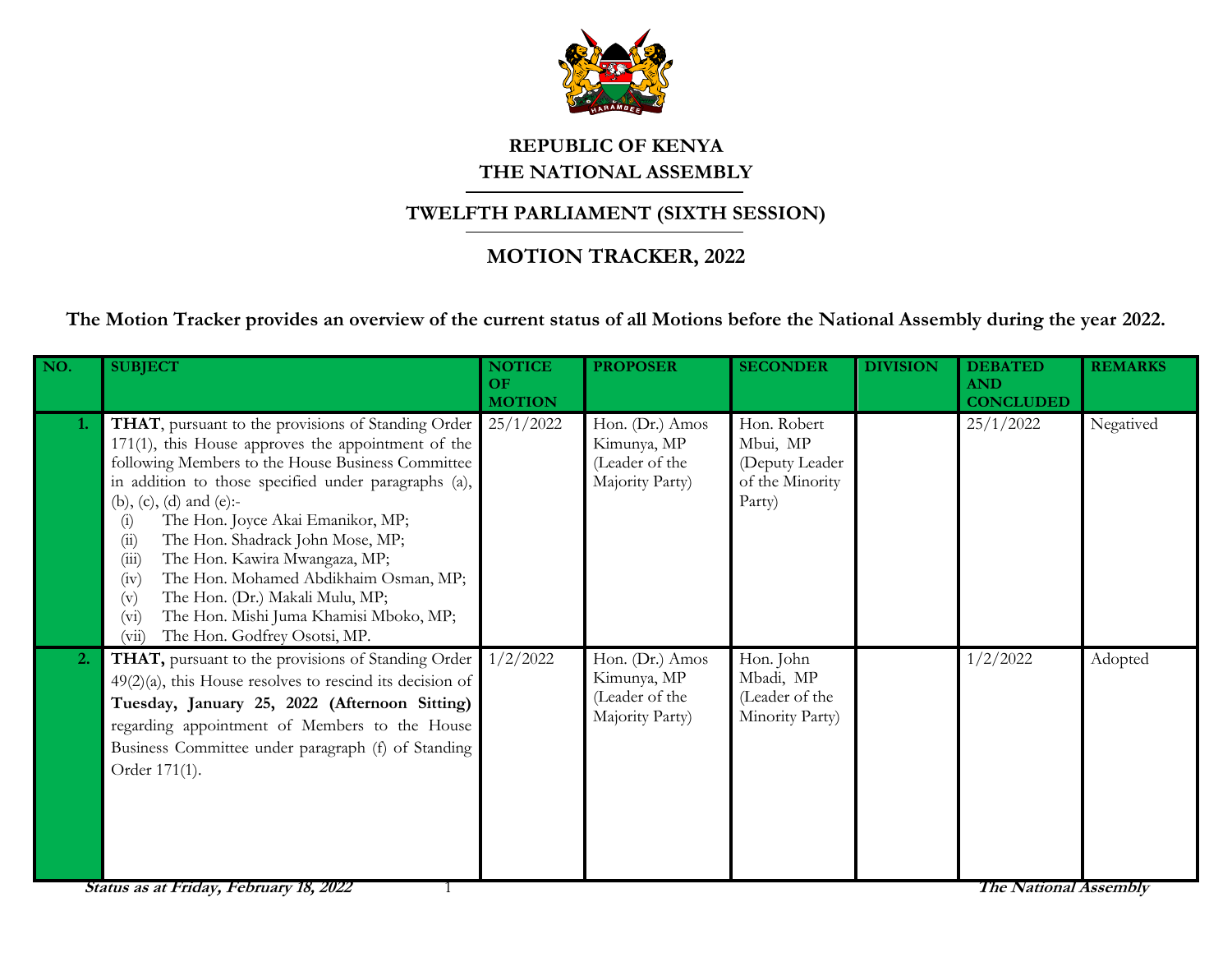| NO. | <b>SUBJECT</b>                                                                                                                                                                                                                                                                                                                                                                                                                                                                                                                                                                                                                                                                                                                                                                                                                                                                                                                                                                                           | <b>NOTICE</b><br><b>OF</b><br><b>MOTION</b> | <b>PROPOSER</b>                                                     | <b>SECONDER</b>                                                                               | <b>DIVISION</b> | <b>DEBATED</b><br><b>AND</b><br><b>CONCLUDED</b> | <b>REMARKS</b> |
|-----|----------------------------------------------------------------------------------------------------------------------------------------------------------------------------------------------------------------------------------------------------------------------------------------------------------------------------------------------------------------------------------------------------------------------------------------------------------------------------------------------------------------------------------------------------------------------------------------------------------------------------------------------------------------------------------------------------------------------------------------------------------------------------------------------------------------------------------------------------------------------------------------------------------------------------------------------------------------------------------------------------------|---------------------------------------------|---------------------------------------------------------------------|-----------------------------------------------------------------------------------------------|-----------------|--------------------------------------------------|----------------|
| 3.  | THAT, pursuant to the provisions of Standing Order<br>$171(1)(f)$ , this House approves the appointment of the<br>following Members to the House Business Committee<br>in addition to those specified under paragraphs (a),<br>(b), (c), (d) and (e):-<br>The Hon. Joyce Akai Emanikor, MP;<br>(i)<br>The Hon. Shadrack John Mose, MP;<br>(ii)<br>The Hon. Kawira Mwangaza, MP;<br>(iii)<br>The Hon. Mohamed Abdikhaim Osman, MP;<br>(iv)<br>The Hon. (Dr.) Makali Mulu, MP;<br>(v)<br>The Hon. Mishi Juma Khamisi Mboko, MP;<br>$(v_i)$<br>The Hon. Godfrey Osotsi, MP.<br>(vii)                                                                                                                                                                                                                                                                                                                                                                                                                        | 1/2/2022                                    | Hon. (Dr.) Amos<br>Kimunya, MP<br>(Leader of the<br>Majority Party) | Hon. John<br>Mbadi, MP<br>(Leader of the<br>Minority Party)                                   |                 | 1/2/2022                                         | Adopted        |
| 4.  | THAT, notwithstanding the provisions of Standing<br>Order 97(4), this House orders that, each speech in a<br>debate on Bills sponsored by a Committee, the<br>Leader of the Majority Party or the Leader of the<br>Minority Party be limited as follows:- A maximum of<br>forty five (45) minutes for the Mover, in moving and<br>fifteen minutes (15) in replying, a maximum of thirty<br>(30) minutes for the Chairperson of the relevant<br>Committee (if the Bill is not sponsored by the<br>relevant Committee), and a maximum of ten (10)<br>minutes for any other Member speaking, except the<br>Leader of the Majority Party and the Leader of the<br>Minority Party, who shall be limited to a maximum of<br>fifteen Minutes (15) each (if the Bill is not sponsored<br>by either of them); and that priority in speaking be<br>accorded to the Leader of the Majority Party, the<br>Leader of the Minority Party and the Chairperson of<br>the relevant Departmental Committee, in that order. | 2/2/2022                                    | Hon. (Dr.) Amos<br>Kimunya, MP<br>(Leader of the<br>Majority Party) | Hon. (Dr.)<br>Rachel Nyamai,<br>MP<br>(Chairperson,<br>Departmental<br>Committee on<br>Lands) |                 | 2/2/2022                                         | Adopted        |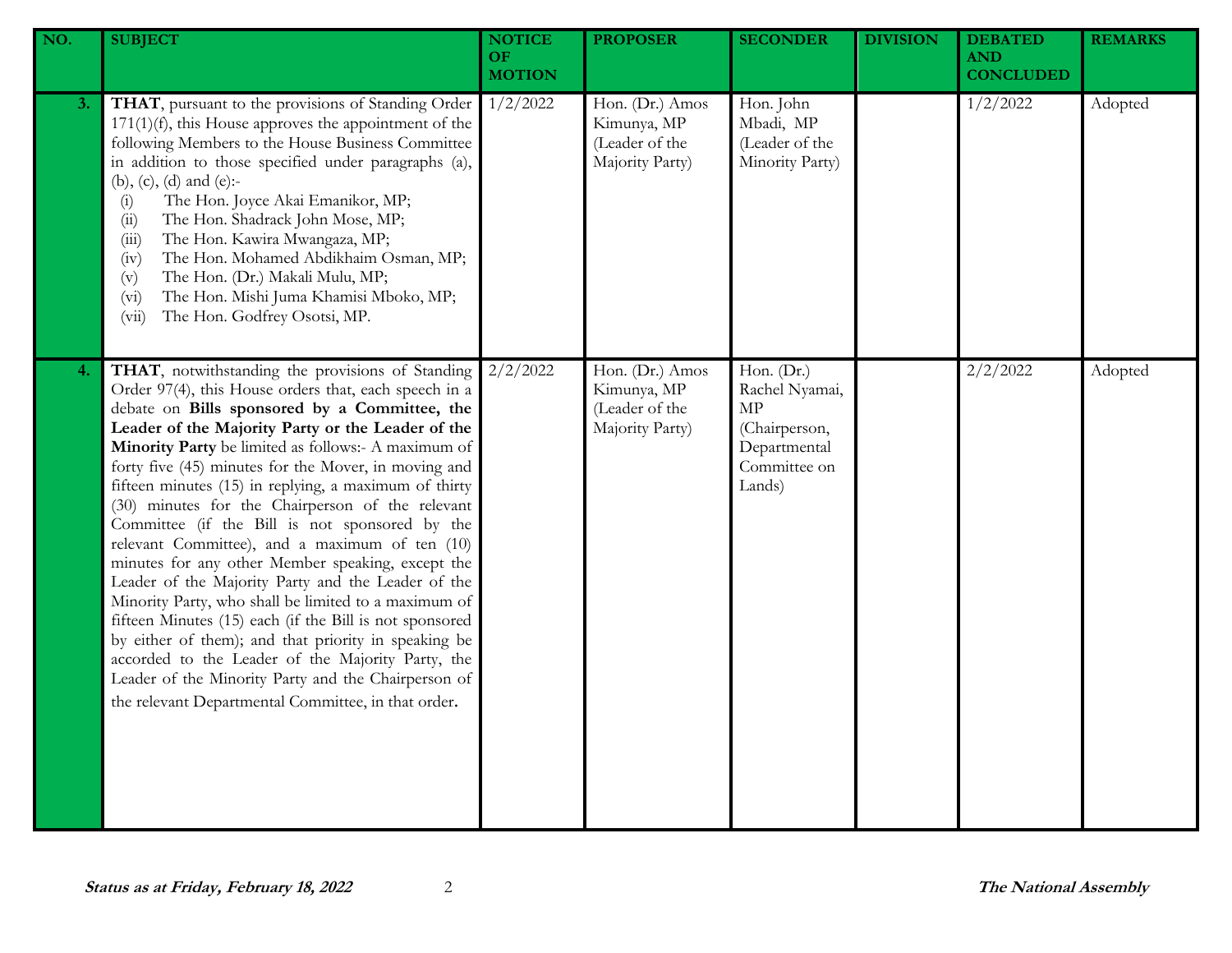| NO. | <b>SUBJECT</b>                                                                                                                                                                                                                                                                                                                                                                                                                                                                                                                                                                                                                                                                                                                                                                                                                                                                                                                            | <b>NOTICE</b><br><b>OF</b><br><b>MOTION</b> | <b>PROPOSER</b>                                                     | <b>SECONDER</b>                                                         | <b>DIVISION</b> | <b>DEBATED</b><br><b>AND</b><br><b>CONCLUDED</b> | <b>REMARKS</b> |
|-----|-------------------------------------------------------------------------------------------------------------------------------------------------------------------------------------------------------------------------------------------------------------------------------------------------------------------------------------------------------------------------------------------------------------------------------------------------------------------------------------------------------------------------------------------------------------------------------------------------------------------------------------------------------------------------------------------------------------------------------------------------------------------------------------------------------------------------------------------------------------------------------------------------------------------------------------------|---------------------------------------------|---------------------------------------------------------------------|-------------------------------------------------------------------------|-----------------|--------------------------------------------------|----------------|
| 5.  | THAT, notwithstanding the provisions of Standing<br>Order 97(4), this House orders that, each speech in a<br>debate on Bills NOT sponsored by a Committee,<br>the Leader of the Majority Party or the Leader of<br>the Minority Party be limited as follows:- A<br>maximum of three hours and thirty minutes, with not<br>more than thirty (30) minutes for the Mover, in<br>moving and ten (10) minutes in replying, a maximum<br>of thirty (30) minutes for the Chairperson of the<br>relevant Committee and a maximum of ten (10)<br>minutes for any other Member speaking, except the<br>Leader of the Majority Party and the Leader of the<br>Minority Party, who shall be limited to a maximum of<br>fifteen Minutes (15) each; and that priority in speaking<br>be accorded to the Leader of the Majority Party, the<br>Leader of the Minority Party and the Chairperson of<br>the relevant Departmental Committee, in that order. | 2/2/2022                                    | Hon. (Dr.) Amos<br>Kimunya, MP<br>(Leader of the<br>Majority Party) | Hon. (Dr.)<br>James Nyikal,<br>MP<br>(Seme<br>Constituency)             |                 | 2/2/2022                                         | Adopted        |
| 6.  | THAT, notwithstanding the provisions of Standing<br>Order 97(4), this House orders that, each speech in a<br>debate on any Motion, including a Special motion<br>be limited in the following manner:- A maximum of<br>three hours with not more than twenty (20) minutes<br>for the Mover and ten (10) minutes for each other<br>Member speaking, except the Leader of the Majority<br>Party and the Leader of the Minority Party, who shall<br>be limited to a maximum of fifteen (15) minutes each,<br>and that ten (10) minutes before the expiry of the<br>time, the Mover shall be called upon to reply; and that<br>priority in speaking be accorded to the Leader of the<br>Majority Party, the Leader of the Minority Party and<br>the Chairperson of the relevant Departmental<br>Committee, in that order.                                                                                                                      | 2/2/2022                                    | Hon. (Dr.) Amos<br>Kimunya, MP<br>(Leader of the<br>Majority Party) | Hon. $(Dr.)$<br>David Eseli<br>Simiyu, MP<br>(Tongaren<br>Constituency) |                 | 2/2/2022                                         | Adopted        |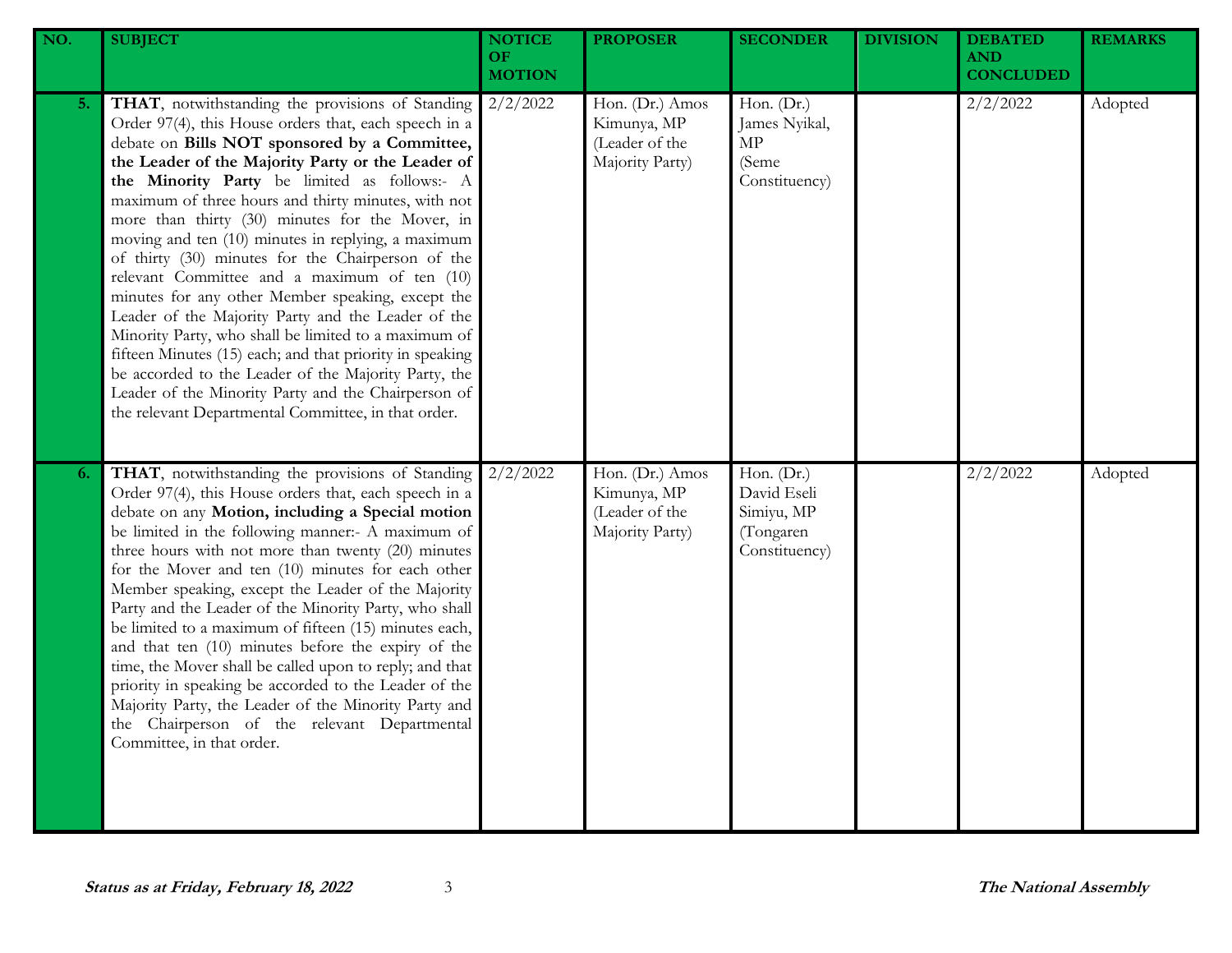| NO. | <b>SUBJECT</b>                                                                                                                                                                                                                                                                                                                                                                                                                                                                                                                                                                                                                                                                                                                                                                                                                                                                                                                                                                                                                                                                                                                            | <b>NOTICE</b><br>OF<br><b>MOTION</b> | <b>PROPOSER</b>                                                     | <b>SECONDER</b>                                                                                           | <b>DIVISION</b> | <b>DEBATED</b><br><b>AND</b><br><b>CONCLUDED</b> | <b>REMARKS</b> |
|-----|-------------------------------------------------------------------------------------------------------------------------------------------------------------------------------------------------------------------------------------------------------------------------------------------------------------------------------------------------------------------------------------------------------------------------------------------------------------------------------------------------------------------------------------------------------------------------------------------------------------------------------------------------------------------------------------------------------------------------------------------------------------------------------------------------------------------------------------------------------------------------------------------------------------------------------------------------------------------------------------------------------------------------------------------------------------------------------------------------------------------------------------------|--------------------------------------|---------------------------------------------------------------------|-----------------------------------------------------------------------------------------------------------|-----------------|--------------------------------------------------|----------------|
| 7.  | THAT, notwithstanding the provisions of Standing<br>Order 97(4), this House orders that, each speech in a<br>debate on Committee Reports (except for Reports<br>of Audit Committees), including a Report of a Joint<br>Committee of the Houses of Parliament or any other<br>Report submitted to the House for which limitation<br>of time has not been specified, shall be limited as<br>follows:- A maximum of two and a half hours, with<br>not more than twenty (20) minutes for the Mover in<br>moving and five (5) minutes for any other Member<br>speaking, including the Chairperson of the relevant<br>Committee (if the Committee Report is not moved by<br>the Chairperson of the relevant Committee) except<br>the Leader of the Majority Party and the Leader of the<br>Minority Party, who shall be limited to a maximum of<br>ten $(10)$ minutes each, and that ten $(10)$ minutes<br>before the expiry of the time, the Mover shall be<br>called upon to reply; and further that priority in<br>speaking shall be accorded to the Leader of the<br>Majority Party and the Leader of the Minority Party,<br>in that order. | $2/2/\overline{2022}$                | Hon. (Dr.) Amos<br>Kimunya, MP<br>(Leader of the<br>Majority Party) | Hon. (Dr.)<br>Makali Mulu,<br>$\ensuremath{\mathrm{MP}}$<br>(Kitui Central<br>Constituency)               |                 | 2/2/2022                                         | Adopted        |
| 8.  | THAT, notwithstanding the provisions of Standing<br>Order 97(4), this House orders that, each speech in<br>debate on Reports of Audit Committees (PIC,<br>PAC & SFAC) be limited as follows:- A maximum of<br>sixty (60) minutes for the Mover in moving and thirty<br>(30) minutes in replying, and a maximum of ten (10)<br>minutes for any other Member speaking, except the<br>Leader of the Majority Party and the Leader of the<br>Minority Party, who shall be limited to a maximum of<br>fifteen (15) minutes each; and that priority be<br>accorded to the Leader of the Majority Party and the<br>Leader of the Minority Party, in that order.                                                                                                                                                                                                                                                                                                                                                                                                                                                                                  | 2/2/2022                             | Hon. (Dr.) Amos<br>Kimunya, MP<br>(Leader of the<br>Majority Party) | Hon. Silas<br>Tiren, MP<br>(Chairperson,<br>Departmental<br>Committee on<br>Agriculture and<br>Livestock) |                 | 2/2/2022                                         | Adopted        |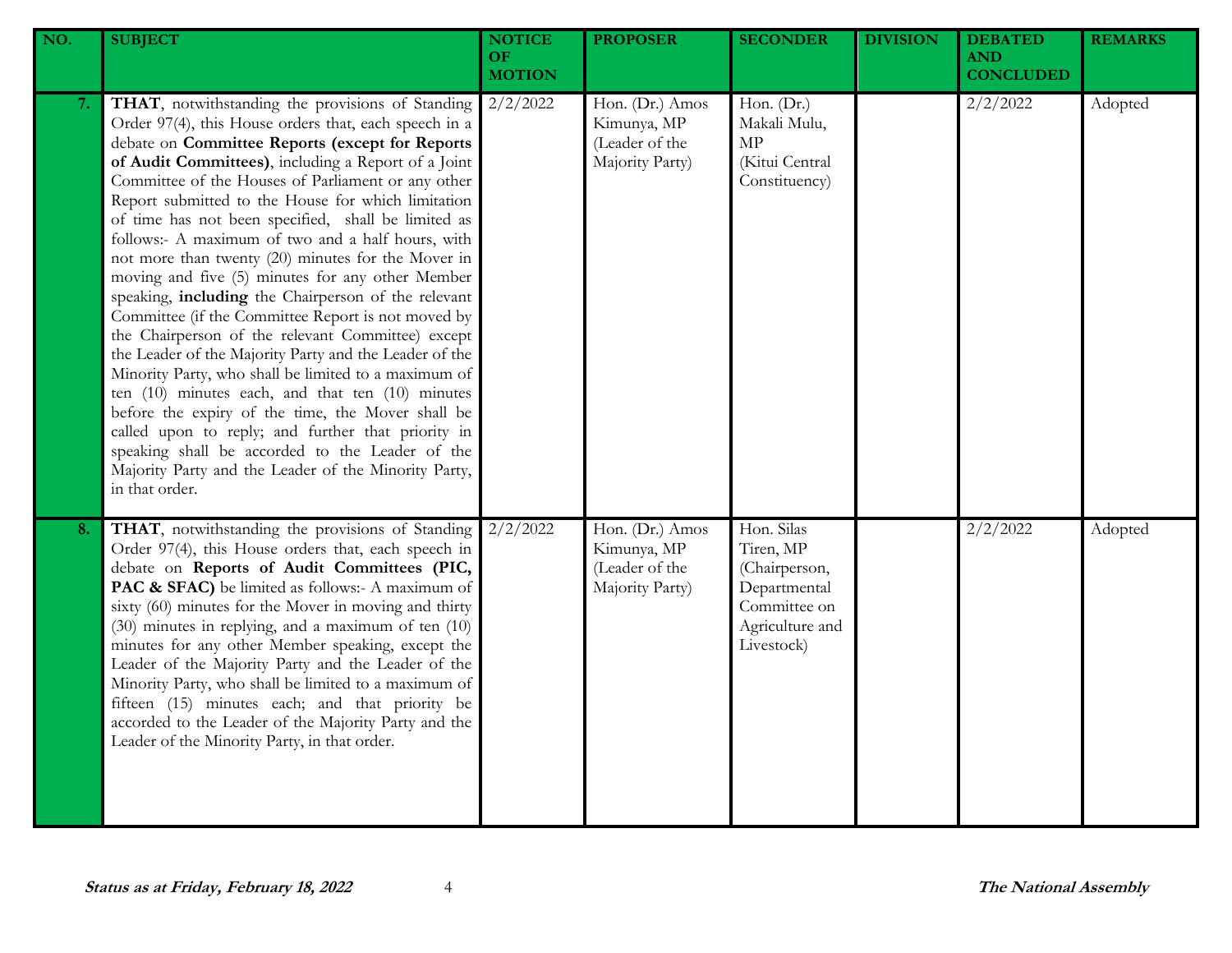| NO. | <b>SUBJECT</b>                                                                                                                                                                                                                                                                                                                                                                                                                                                                                                                                                                                                                                                                                                                                                                                                                                                                                                                                                                                                                                                                                                                                                                                                                                                                                                | <b>NOTICE</b><br><b>OF</b><br><b>MOTION</b> | <b>PROPOSER</b>                                                     | <b>SECONDER</b>                                               | <b>DIVISION</b> | <b>DEBATED</b><br><b>AND</b><br><b>CONCLUDED</b> | <b>REMARKS</b> |
|-----|---------------------------------------------------------------------------------------------------------------------------------------------------------------------------------------------------------------------------------------------------------------------------------------------------------------------------------------------------------------------------------------------------------------------------------------------------------------------------------------------------------------------------------------------------------------------------------------------------------------------------------------------------------------------------------------------------------------------------------------------------------------------------------------------------------------------------------------------------------------------------------------------------------------------------------------------------------------------------------------------------------------------------------------------------------------------------------------------------------------------------------------------------------------------------------------------------------------------------------------------------------------------------------------------------------------|---------------------------------------------|---------------------------------------------------------------------|---------------------------------------------------------------|-----------------|--------------------------------------------------|----------------|
| 9.  | THAT, notwithstanding the provisions of Standing<br>Order 97(4), this House orders that, each speech in a<br>debate on any Sessional Paper shall be limited as<br>follows:- A maximum of two and a half hours, with<br>not more than twenty (20) minutes for the Mover in<br>moving and five (5) minutes for any other Member<br>speaking, including the Leader of the Majority Party<br>and the Leader of the Minority Party and the<br>Chairperson of the relevant Committee (if the<br>Sessional Paper is not moved by the Chairperson of<br>the relevant Committee), and that ten (10) minutes<br>before the expiry of the time, the Mover shall be<br>called upon to reply; and further that priority in<br>speaking shall be accorded to the Leader of the<br>Majority Party and the Leader of the Minority Party,<br>in that order.                                                                                                                                                                                                                                                                                                                                                                                                                                                                    | 2/2/2022                                    | Hon. (Dr.) Amos<br>Kimunya, MP<br>(Leader of the<br>Majority Party) | Hon. Samuel<br>Atandi, MP<br>(Alego Usonga<br>Constituency)   |                 | 2/2/2022                                         | Adopted        |
| 10. | THAT, notwithstanding the provisions of Standing<br>Order 97(4) and in furtherance to the provisions of<br>Standing Order 24(6), this House orders that, debate<br>on the Motion on the Address by the President be<br>limited to no more than thirty (30) minutes for the<br>Mover in moving, twenty (20) minutes for the Leader<br>of the Minority Party, and ten (10) minutes each to<br>the Chairperson of the Departmental Committee on<br>Justice and Legal Affairs to speak on the Report<br>submitted under Article $132(1)(c)(i)$<br>of the<br>Constitution relating to the realisation of the national<br>values; the Chairperson of the Departmental<br>Committee on Defence and Foreign Relations to<br>speak on the Report submitted under Article<br>$132(1)(c)(iii)$ of the Constitution relating to the<br>progress made in fulfilling the international<br>obligations of the Republic; and the Chairperson of<br>the Departmental Committee on Administration and<br>National Security to speak on the Report submitted<br>under Article 240(7) of the Constitution relating to<br>the state of the security of the Country; and five (5)<br>minutes for any other Member speaking, and that ten<br>(10) minutes before the expiry of the time, the Mover<br>shall be called upon to reply. | 2/2/2022                                    | Hon. (Dr.) Amos<br>Kimunya, MP<br>(Leader of the<br>Majority Party) | Hon. Maoka<br>Maore, MP<br>(Deputy<br>Majority Party<br>Whip) |                 | 2/2/2022                                         | Adopted        |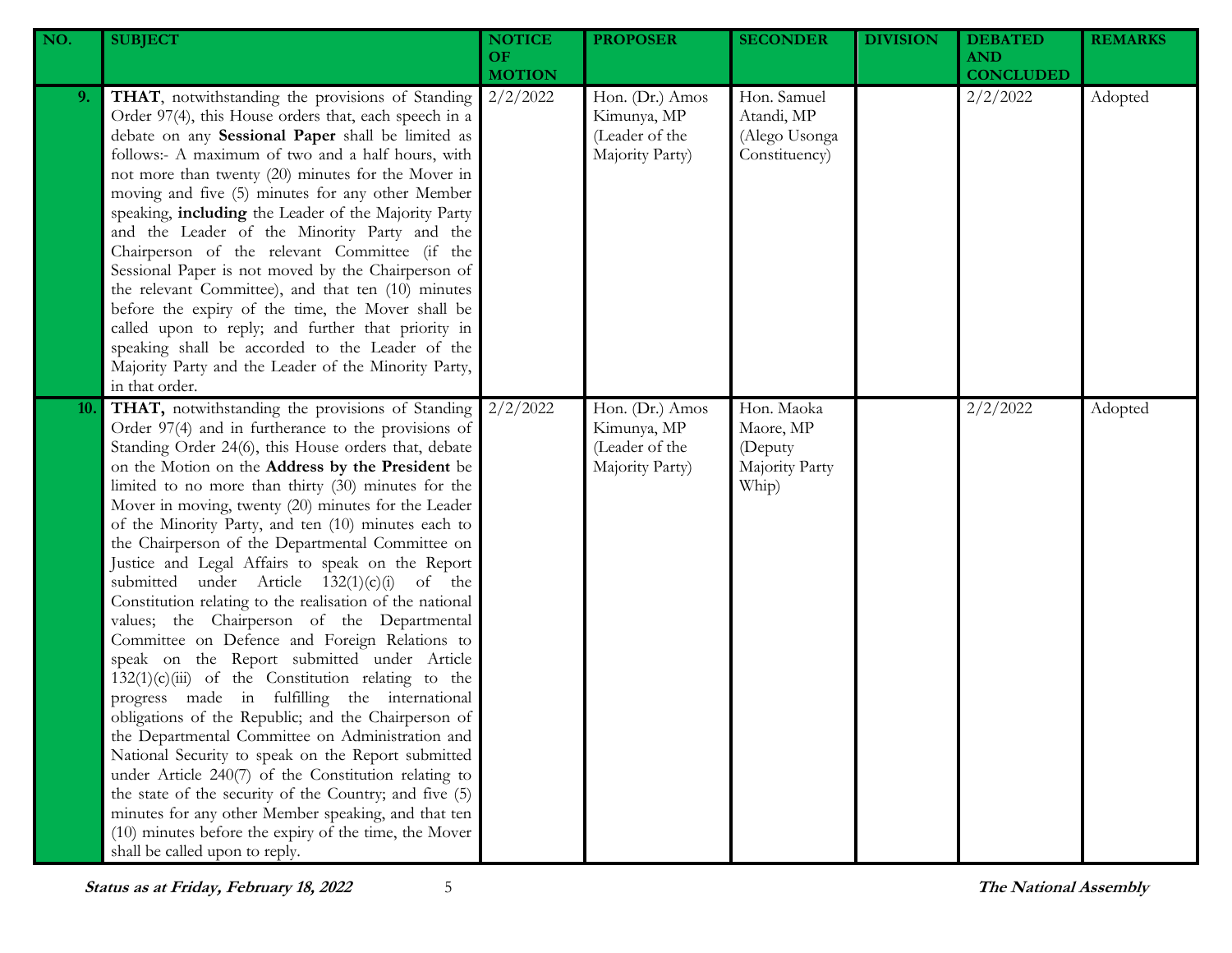| NO. | <b>SUBJECT</b>                                                                                                                                                                                                                                                                                                                                                                                                                                                                                                                                                                                                                                                                                                                                                                                                                                                                                                                                                                                                                                                                                                                                                                                                                                                                                              | <b>NOTICE</b><br>OF.<br><b>MOTION</b> | <b>PROPOSER</b>                                                     | <b>SECONDER</b>                                                | <b>DIVISION</b> | <b>DEBATED</b><br><b>AND</b><br><b>CONCLUDED</b> | <b>REMARKS</b> |
|-----|-------------------------------------------------------------------------------------------------------------------------------------------------------------------------------------------------------------------------------------------------------------------------------------------------------------------------------------------------------------------------------------------------------------------------------------------------------------------------------------------------------------------------------------------------------------------------------------------------------------------------------------------------------------------------------------------------------------------------------------------------------------------------------------------------------------------------------------------------------------------------------------------------------------------------------------------------------------------------------------------------------------------------------------------------------------------------------------------------------------------------------------------------------------------------------------------------------------------------------------------------------------------------------------------------------------|---------------------------------------|---------------------------------------------------------------------|----------------------------------------------------------------|-----------------|--------------------------------------------------|----------------|
| 11. | THAT, notwithstanding the provisions of Standing<br>Order 97(4), this House orders that, each speech in<br>debate on Reports of Constitutional Commissions<br>and Independent Offices be limited as follows:- A<br>maximum of four hours with not more than thirty (30)<br>minutes for the Mover in moving and ten (10) minutes<br>in replying, a maximum of thirty (30) minutes for the<br>Chairperson of the relevant Committee, and a maximum<br>of ten (10) minutes for any other Member speaking,<br>except the Leader of the Majority Party and the Leader<br>of the Minority Party, who shall be limited to a<br>maximum of fifteen (15) minutes each; and that priority<br>be accorded to the Chairperson of the relevant<br>Committee, the Leader of the Majority Party and the<br>Leader of the Minority Party, in that order.                                                                                                                                                                                                                                                                                                                                                                                                                                                                    | 2/2/2022                              | Hon. (Dr.) Amos<br>Kimunya, MP<br>(Leader of the<br>Majority Party) | Hon. Sophia<br>Noor, MP<br>(Ijara)<br>Constituency)            |                 | 2/2/2022                                         | Adopted        |
| 12. | THAT, pursuant to the provisions of Standing Order<br>97(4), this House orders that, each speech in a debate on<br>the Report of the Budget & Appropriations<br>Committee on Budget Estimates contemplated under<br>Standing Orders 239 and 240 be limited as follows:<br>• General Supply Debate:- A maximum of three (3)<br>sitting days with thirty (30) minutes for the Mover in<br>moving and fifteen minutes (15) in replying; a<br>maximum of ten (10) minutes for each of the<br>Chairpersons of the Departmental Committees and a<br>maximum of five (5) minutes for any other Member<br>speaking, except the Leader of the Majority Party and<br>the Leader of the Minority Party who shall be limited<br>to a maximum of ten minutes (10) each; and that<br>priority in speaking be accorded to the Leader of the<br>Majority Party, the Leader of the Minority Party and<br>the respective Chairpersons of the Departmental<br>Committees in the order that they appear in the<br>Second Schedule to the Standing Orders; and,<br><b>Committee of Supply:</b> - A maximum of six (6)<br>sitting days for the consideration of the proposed<br>allocations to the respective Votes/Programmes in<br>the order specified in the Schedule submitted by the<br>Budget and Appropriations Committee. | 2/2/2022                              | Hon. (Dr.) Amos<br>Kimunya, MP<br>(Leader of the<br>Majority Party) | Hon. Martin<br>Peters Owino,<br>MP<br>(Ndhiwa<br>Constituency) |                 | 2/2/2022                                         | Adopted        |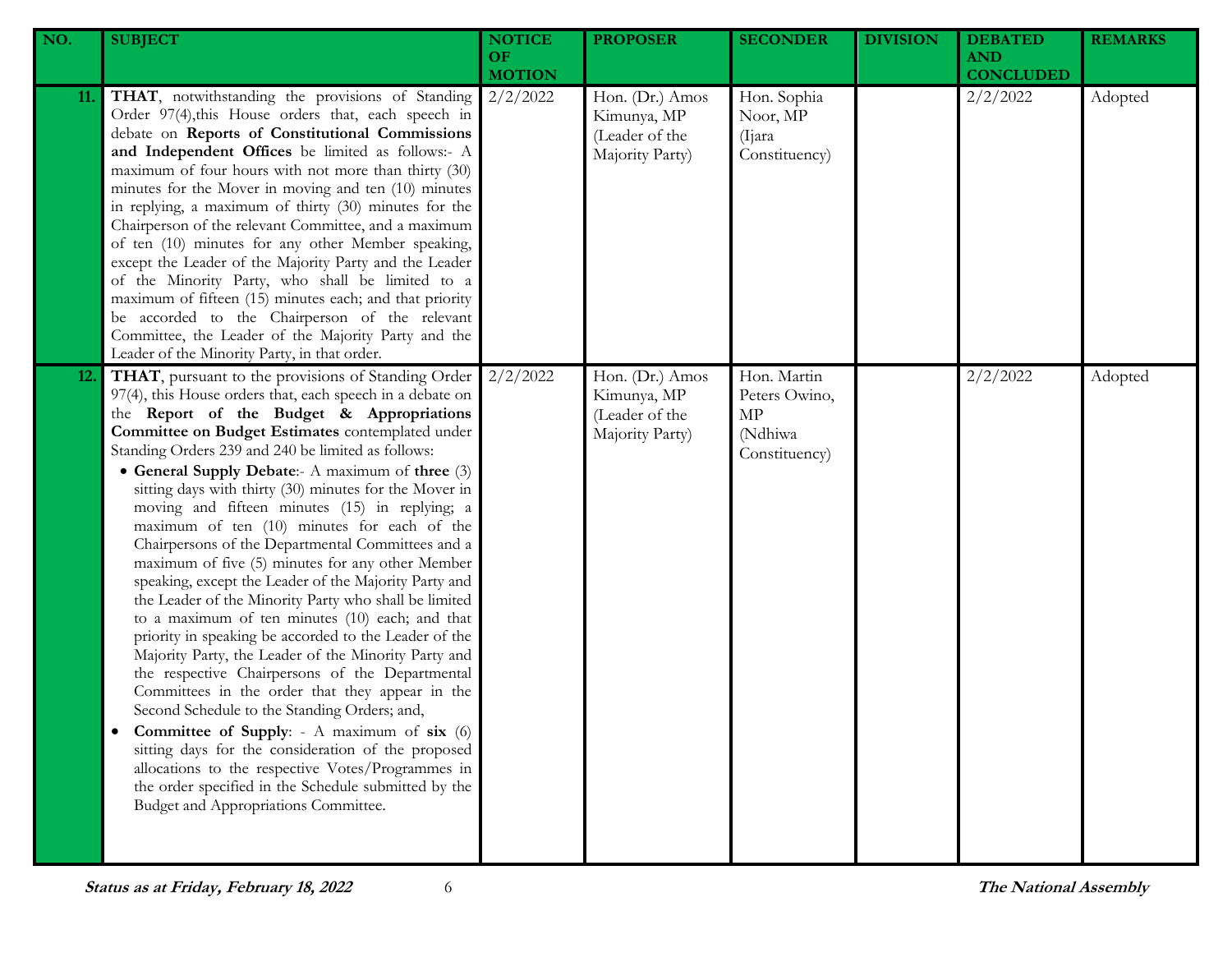| NO. | <b>SUBJECT</b>                                                                                                                                                                                                                                                                                                                                                                                                                                                                                                                                                                                                                                                                                                                                                                                                                                                                                                                                                                                           | <b>NOTICE</b><br><b>OF</b><br><b>MOTION</b> | <b>PROPOSER</b>                                                     | <b>SECONDER</b>                                                | <b>DIVISION</b> | <b>DEBATED</b><br><b>AND</b><br><b>CONCLUDED</b> | <b>REMARKS</b> |
|-----|----------------------------------------------------------------------------------------------------------------------------------------------------------------------------------------------------------------------------------------------------------------------------------------------------------------------------------------------------------------------------------------------------------------------------------------------------------------------------------------------------------------------------------------------------------------------------------------------------------------------------------------------------------------------------------------------------------------------------------------------------------------------------------------------------------------------------------------------------------------------------------------------------------------------------------------------------------------------------------------------------------|---------------------------------------------|---------------------------------------------------------------------|----------------------------------------------------------------|-----------------|--------------------------------------------------|----------------|
| 13. | THAT, pursuant to the provisions of Standing Order<br>97(1), this House orders that, each speech in the<br>general debate contemplated under Standing<br>Order 146 (Consideration of Senate amendments to Bills<br>originating in the National Assembly) be limited as<br>follows:- a maximum of one hour and thirty minutes,<br>with not more than fifteen minutes (15) for the Mover<br>in moving, fifteen minutes (15) for the Chairperson of<br>the relevant Departmental Committee, and five (5)<br>minutes for any other Member speaking, including the<br>Leader of the Majority Party and the Leader of the<br>Minority Party (if the Bill is not party-sponsored), and<br>that five (5) minutes before the expiry of the time, the<br>Mover shall be called upon to reply; and further that<br>priority in speaking shall be accorded to the Leader of<br>the Majority Party, the Leader of the Minority Party<br>and the Chairperson of the relevant Departmental<br>Committee, in that order. | 2/2/2022                                    | Hon. (Dr.) Amos<br>Kimunya, MP<br>(Leader of the<br>Majority Party) | Hon. (Dr.)<br>Gideon<br>Ochanda, MP<br>(Bondo<br>Constituency) |                 | 2/2/2022                                         | Adopted        |
| 14. | THAT, pursuant to the provisions of 97(4), this<br>House orders that, the debate on any Motion for the<br>Sine Die Adjournment of the House in accordance<br>with the Calendar of the House, shall be limited as<br>follows:- a maximum of four (4) hours for the entire<br>motion, with not more than five (5) minutes for each<br>Member speaking, except the Mover, the Leader of<br>the Majority Party and the Leader of the Minority<br>Party, who shall be limited to a maximum of fifteen<br>(15) minutes each; that priority shall be accorded to<br>the Leader of the Majority Party, the Leader of the<br>Minority Party and the Deputy Speaker in that order<br>and further that, at the expiry of the time allocated for<br>the Motion, the House shall adjourn without question<br>put pursuant to the provisions of Standing Order<br>28(3) (Calendar of the House).                                                                                                                       | 2/2/2022                                    | Hon. (Dr.) Amos<br>Kimunya, MP<br>(Leader of the<br>Majority Party) | Hon. (Sarah<br>Korere, MP<br>(Laikipia North<br>Constituency)  |                 | 2/2/2022                                         | Adopted        |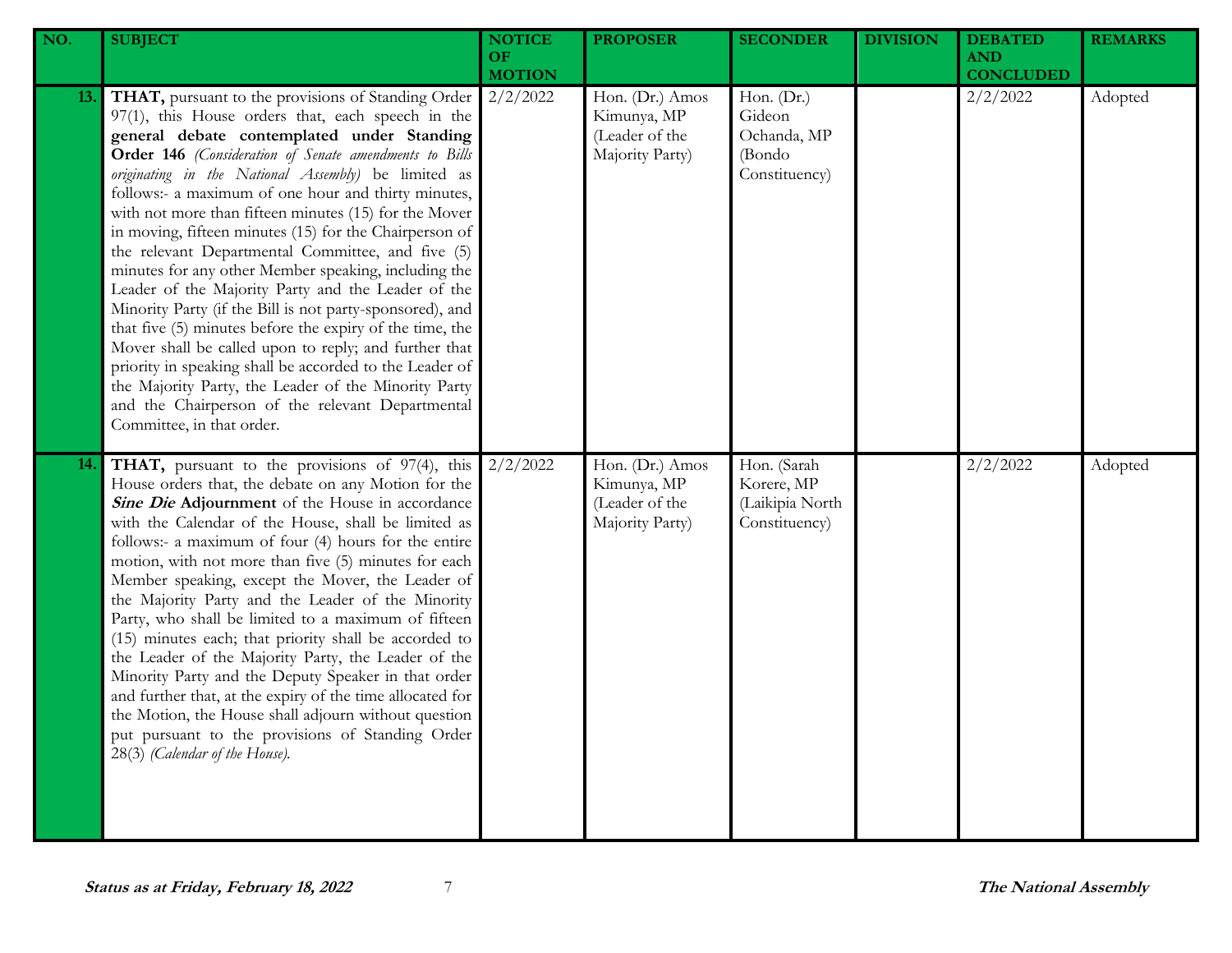| NO. | <b>SUBJECT</b>                                                                                                                                                                                                                                                                                                                                                                                                                                                                                                                                                                                                                                                                                                                                                                                                                                                                                                                                                                                                                                                                                                                                                                                                                                                                                                                                                                                                                                                                                                                                                                                                                                                                                                                                                                                                                                                                                                                                                                                                                          | <b>NOTICE</b><br><b>OF</b><br><b>MOTION</b> | <b>PROPOSER</b>                                                     | <b>SECONDER</b>                                         | <b>DIVISION</b> | <b>DEBATED</b><br><b>AND</b><br><b>CONCLUDED</b> | <b>REMARKS</b> |
|-----|-----------------------------------------------------------------------------------------------------------------------------------------------------------------------------------------------------------------------------------------------------------------------------------------------------------------------------------------------------------------------------------------------------------------------------------------------------------------------------------------------------------------------------------------------------------------------------------------------------------------------------------------------------------------------------------------------------------------------------------------------------------------------------------------------------------------------------------------------------------------------------------------------------------------------------------------------------------------------------------------------------------------------------------------------------------------------------------------------------------------------------------------------------------------------------------------------------------------------------------------------------------------------------------------------------------------------------------------------------------------------------------------------------------------------------------------------------------------------------------------------------------------------------------------------------------------------------------------------------------------------------------------------------------------------------------------------------------------------------------------------------------------------------------------------------------------------------------------------------------------------------------------------------------------------------------------------------------------------------------------------------------------------------------------|---------------------------------------------|---------------------------------------------------------------------|---------------------------------------------------------|-----------------|--------------------------------------------------|----------------|
| 15. | <b>THAT</b> , notwithstanding the provisions of Standing<br>Orders 41 and 42 relating to conveying of Messages from the<br>Senate and from the President or the National Executive,<br>Standing Orders 120, 122 and 126 relating to<br>Publication, Procedure upon Publication and First Reading of<br>Bills and Standing Order 210(2) relating to Tabling of<br>Statutory Instruments, this House orders that during the<br>Short and Long Recesses of the Sixth Session-<br>Upon receipt of any Message from the Senate,<br>(a)<br>or upon receipt of any name of a person<br>nominated for appointment to a state or public<br>office from the President or any other office in<br>the National Executive, the Speaker shall<br>forthwith refer such Message to the relevant<br>Committee for consideration, without having to<br>recall the House, and report such fact to the<br>House on resumption;<br>upon receipt of any Message relating to the<br>(b)<br>Senate's Amendments to a Bill originating in<br>the National Assembly, the Speaker shall<br>forthwith refer the Schedule of the Senate<br>Amendments to the relevant Committee for<br>consideration pursuant to the provisions of<br>Standing Order 145 (Senate amendments to Bills<br>originating in the National Assembly), and report<br>such fact to the House on resumption;<br>should a Bill be published during the said<br>(c)<br>period, or a published Bill become due for First<br>Reading, the Speaker shall, upon lapse of at<br>least three days following the publication of the<br>Bill and following a determination that such Bill<br>is of priority, forthwith refer such Bill to the<br>relevant Committee for consideration pursuant<br>the provisions of Standing Order<br>127 (Committal of Bills to Committees and public<br>participation) and cause the Bill to be read a First<br>Time upon its next Sitting and the Second<br>Reading may be taken forthwith, or on such<br>other day as the House Business Committee<br>may determine; | 2/2/2022                                    | Hon. (Dr.) Amos<br>Kimunya, MP<br>(Leader of the<br>Majority Party) | Hon. Robert<br>Gichimu, MP<br>(Gichugu<br>Constituency) |                 | 2/2/2022                                         | Adopted        |

**Status as at Friday, February 18, 2022** 8 **The National Assembly**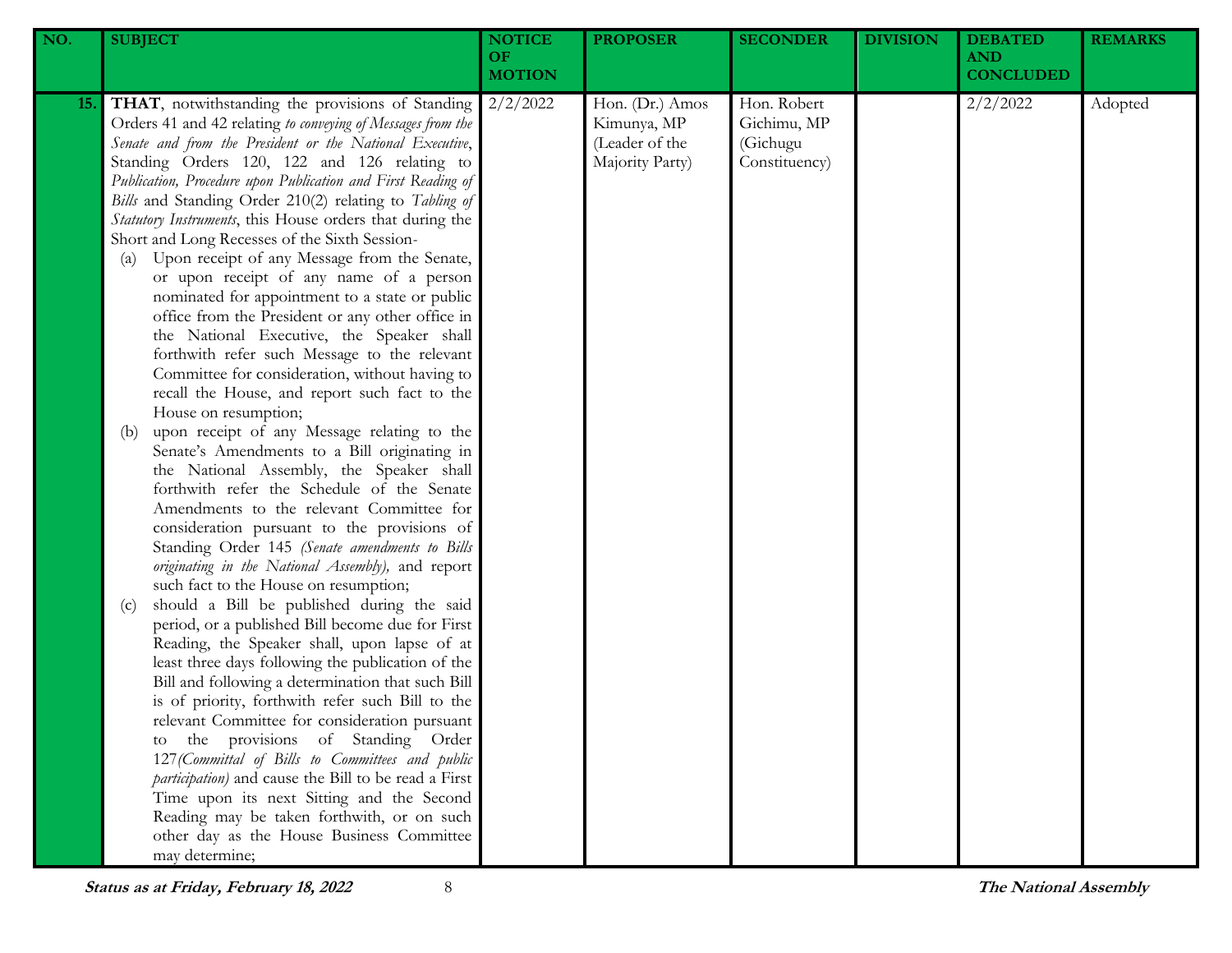| NO. | <b>SUBJECT</b>                                                                                                                                                                                                                                                                                                                                                                                                                                                                                                                                                                                                                                                                                                                                                                                                              | <b>NOTICE</b><br><b>OF</b><br><b>MOTION</b> | <b>PROPOSER</b>                                                                                | <b>SECONDER</b>                                                                                     | <b>DIVISION</b>                          | <b>DEBATED</b><br><b>AND</b><br><b>CONCLUDED</b> | <b>REMARKS</b> |
|-----|-----------------------------------------------------------------------------------------------------------------------------------------------------------------------------------------------------------------------------------------------------------------------------------------------------------------------------------------------------------------------------------------------------------------------------------------------------------------------------------------------------------------------------------------------------------------------------------------------------------------------------------------------------------------------------------------------------------------------------------------------------------------------------------------------------------------------------|---------------------------------------------|------------------------------------------------------------------------------------------------|-----------------------------------------------------------------------------------------------------|------------------------------------------|--------------------------------------------------|----------------|
|     | should any statutory instrument be transmitted<br>(d)<br>for tabling before the House during the period,<br>the Speaker shall, following a determination<br>that the statutory instrument is of priority,<br>forthwith refer the statutory instrument to the<br>relevant Committee for consideration and cause<br>the statutory instrument to be tabled in the<br>House upon its next Sitting in accordance with<br>the provisions of section 11 of the Statutory<br>Instruments Act (No. 3 of 2013); and,<br>should any Paper be transmitted for tabling<br>(e)<br>before the House, the Speaker shall, following a<br>determination that the Paper is of priority,<br>forthwith refer the Paper to the relevant<br>Committee for consideration and cause the<br>Paper to be tabled in the House upon its next<br>Sitting. |                                             |                                                                                                |                                                                                                     |                                          |                                                  |                |
| 16. | THAT, pursuant to the provisions of Standing Order<br>28, this House approves the Calendar of the National<br>Assembly (Regular Sessions) for the Sixth Session<br>(2022).                                                                                                                                                                                                                                                                                                                                                                                                                                                                                                                                                                                                                                                  | 2/2/2022                                    | Hon. (Dr.) Amos<br>Kimunya, MP<br>(Leader of the<br>Majority Party)                            | Hon.<br>Emmanuel<br>Wangwe, MP<br>(Majority Party<br>Whip)                                          |                                          | 2/2/2022                                         | Adopted        |
| 17. | THAT, notwithstanding the provisions of Standing<br>Order 120, this House resolves to reduce the<br>publication period of the Elections (Amendment) Bill<br>(National Assembly Bill No. 3 of 2022) from 14 days<br>to 5 days.                                                                                                                                                                                                                                                                                                                                                                                                                                                                                                                                                                                               | 2/2/2022                                    | Hon. (Dr.) Amos<br>Kimunya, MP<br>(Leader of the<br>Majority Party)                            | Hon.<br>Emmanuel<br>Wangwe, MP<br>(Majority Party<br>Whip)                                          | 2/2/2022<br>$(Ayes - 43;$<br>$Nays - 62$ | 2/2/2022                                         | Negatived      |
| 18. | THAT, this House adopts the Report of the<br>Committee on Delegated Legislation on its<br>consideration of the Public Finance Management<br>(Biashara Kenya Fund) Regulations, 2021; the Public<br>Finance Management (Uwezo Fund) (Revocation)<br>Regulations, 2021; the Public Finance Management<br>(Women Enterprise Fund) (Revocation) Regulations,<br>2021; and the Public Finance Management (Youth<br>Development<br>(Revocation)<br>Enterprise<br>Fund)<br>Regulations, 2021, laid on the Table of the House on<br>Tuesday, September 21, 2021, and pursuant to the                                                                                                                                                                                                                                                | 2/2/2022                                    | William<br>Hon.<br>Kamket, MP<br>(Chairperson,<br>Committee<br>on<br>Delegated<br>Legislation) | Hon. Muriuki<br>Njagagua, MP<br>(Vice-<br>Chairperson,<br>Committee on<br>Delegated<br>Legislation) |                                          | 3/2/2022;<br>$10/2/2022$ .                       | Adopted        |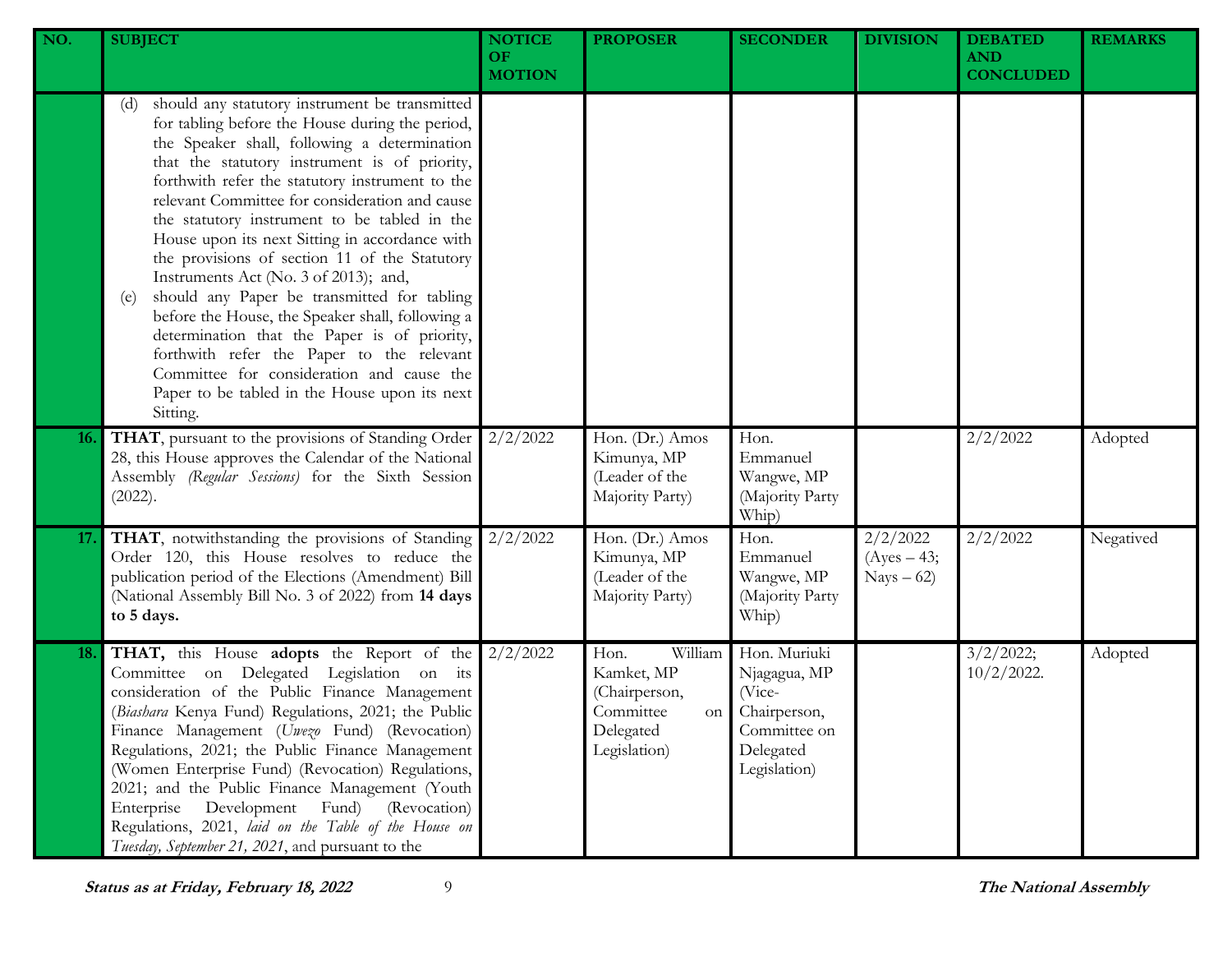| NO.       | <b>SUBJECT</b>                                                                                                                                                                                                                                                                                                                                                                                                                                                                                                                                                                                                                                                                                                                                     | <b>NOTICE</b><br><b>OF</b><br><b>MOTION</b> | <b>PROPOSER</b>                                                                                                         | <b>SECONDER</b>                                                                                              | <b>DIVISION</b> | <b>DEBATED</b><br><b>AND</b><br><b>CONCLUDED</b> | <b>REMARKS</b> |
|-----------|----------------------------------------------------------------------------------------------------------------------------------------------------------------------------------------------------------------------------------------------------------------------------------------------------------------------------------------------------------------------------------------------------------------------------------------------------------------------------------------------------------------------------------------------------------------------------------------------------------------------------------------------------------------------------------------------------------------------------------------------------|---------------------------------------------|-------------------------------------------------------------------------------------------------------------------------|--------------------------------------------------------------------------------------------------------------|-----------------|--------------------------------------------------|----------------|
|           | provisions of section 18 of the Statutory Instruments<br>Act, 2013 annuls in entirety-<br>the Public Finance Management (Biashara<br>$\left( 1 \right)$<br>Kenya Fund) Regulations, 2021 published as<br>Legal Notice No. 55 of 2021;<br>the Public Finance Management (Uwezo Fund)<br>(11)<br>(Revocation) Regulations, 2021 published as<br>Legal Notice No. 56 of 2021;<br>the Public Finance Management (Women<br>(111)<br>Enterprise Fund) (Revocation) Regulations,<br>2021 published as Legal Notice No. 57 of 2021;<br>and<br>the Public Finance Management (Youth<br>(v)<br>Enterprise Development Fund) (Revocation)<br>Regulations, 2021 published as Legal Notice<br>No. 58 of 2021.                                                   |                                             |                                                                                                                         |                                                                                                              |                 |                                                  |                |
| 19.       | <b>THAT,</b> this House <b>adopts</b> the Report of the $2/2/2022$<br>Committee on Delegated Legislation on its<br>consideration of the Crops (Fibre Crops) Regulations,<br>2020 laid on the Table of the House on Tuesday, November<br>17, 2020, and pursuant to the provisions of section 18<br>of the Statutory Instruments Act, 2013 and Standing<br>Order 210 (4)(b), <i>annuls in entirety</i> the Crops (Fibre<br>Crops) Regulations, 2020 published as Legal Notice No.<br>120 of 2020.                                                                                                                                                                                                                                                    |                                             | Hon. William<br>Kamket, MP<br>(Chairperson,<br>Committee on<br>Delegated<br>Legislation)                                | Hon. Muriuki<br>Njagagua, MP<br>(Vice-<br>Chairperson,<br>Committee on<br>Delegated<br>Legislation)          |                 | 3/2/2022;<br>$10/2/2022$ .                       | Adopted        |
| <b>20</b> | THAT, taking into consideration the findings of the<br>Departmental Committee on Finance and National<br>Planning in its Report on the vetting of the nominee for<br>appointment as a member of the Salaries and<br>Remuneration Commission representing the National<br>Police Service Commission, laid on the Table of the House<br>on Thursday, February 03, 2022 and pursuant to the<br>provisions of Article 250(2)(b) of the Constitution,<br>section 7 of the Salaries and Remuneration Commission<br>Act 2010 and sections 3 and 8 of the Public<br>Appointments (Parliamentary Approval) Act, 2011, this<br>House approves the appointment of Ms. Elizabeth<br>Wangui Muchiri as a member of the Salaries and<br>Remuneration Commission. | 3/2/2022                                    | Hon. Waihenya<br>Ndirangu, MP<br>(Vice-Chairperson<br>Departmental<br>Committee on<br>Finance and<br>National Planning) | Hon. Kuria<br>Kimani, MP<br>(Member,<br>Departmental<br>Committee on<br>Finance and<br>National<br>Planning) |                 | 8/2/2022;<br>$9/2/2022$ .                        | Adopted        |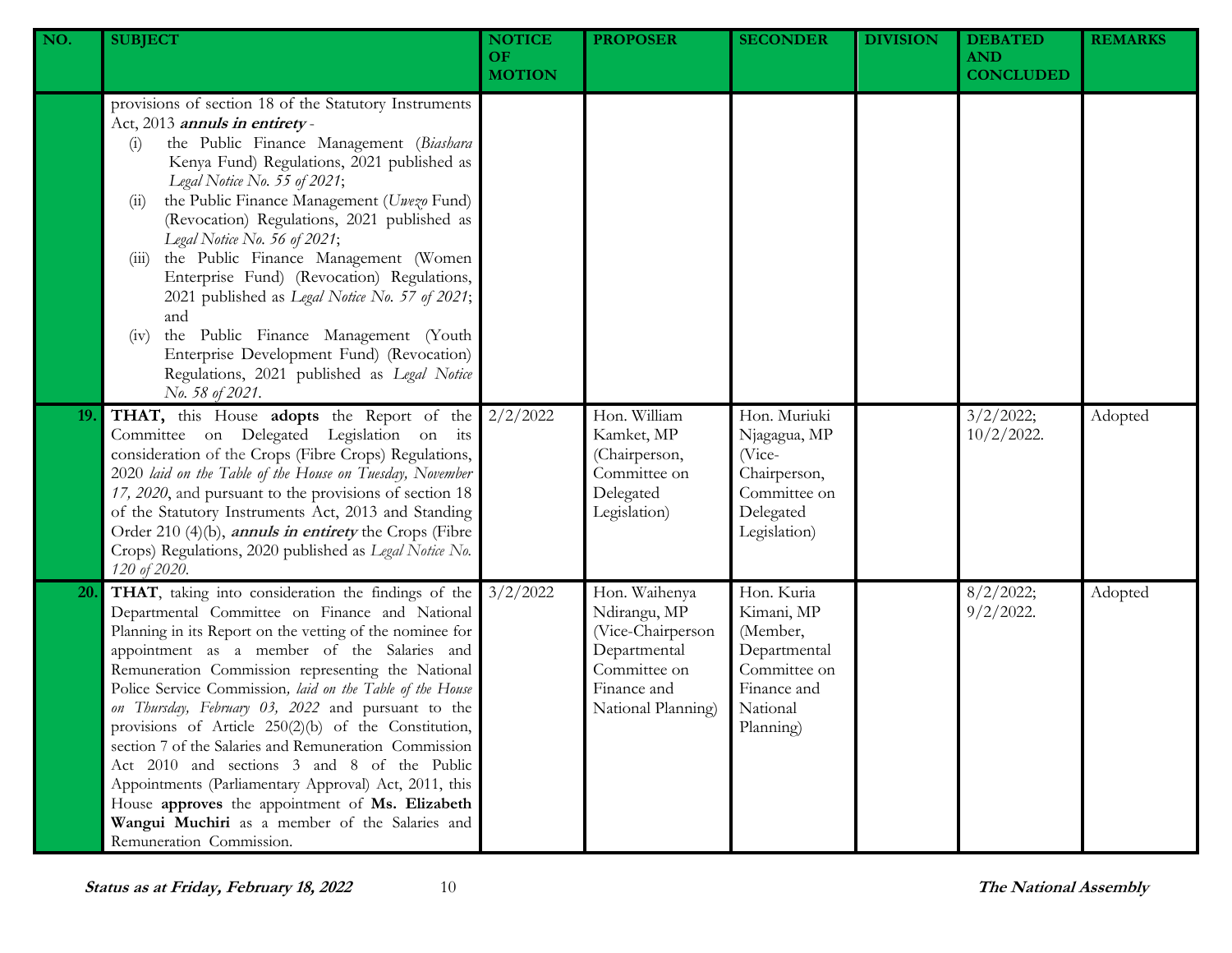| NO. | <b>SUBJECT</b>                                                                                                                                                                                                                                                                                                                                                                                                                                                                                                                                                                                                                                                                                                                                                                                                                                                                                                                                                                                                           | <b>NOTICE</b><br>OF.<br><b>MOTION</b> | <b>PROPOSER</b>                                                                                 | <b>SECONDER</b>                                                                             | <b>DIVISION</b> | <b>DEBATED</b><br><b>AND</b><br><b>CONCLUDED</b> | <b>REMARKS</b> |
|-----|--------------------------------------------------------------------------------------------------------------------------------------------------------------------------------------------------------------------------------------------------------------------------------------------------------------------------------------------------------------------------------------------------------------------------------------------------------------------------------------------------------------------------------------------------------------------------------------------------------------------------------------------------------------------------------------------------------------------------------------------------------------------------------------------------------------------------------------------------------------------------------------------------------------------------------------------------------------------------------------------------------------------------|---------------------------------------|-------------------------------------------------------------------------------------------------|---------------------------------------------------------------------------------------------|-----------------|--------------------------------------------------|----------------|
| 21. | <b>THAT,</b> this House <b>adopts</b> the Report of the $3/2/2022$<br>Committee on Delegated Legislation on its<br>consideration of the Public Finance Management<br>(Sinking Fund) Guidelines, 2021, laid on the Table of the<br>House on Tuesday, September 21, 2021, and pursuant to<br>the provisions of section 13 of the Statutory<br>Instruments Act, 2013 annuls in entirety the Public<br>Finance Management (Sinking Fund) Guidelines, 2021<br>published as Gazette Notice No. 5085 of 2021.                                                                                                                                                                                                                                                                                                                                                                                                                                                                                                                   |                                       | Hon. (Dr). Oundo<br>Ojiambo, MP<br>(Member,<br>Committee on<br>Delegated<br>Legislation)        | Hon.<br>Emmanuel<br>Wangwe, MP<br>(Majority Party<br>Whip)                                  |                 | 10/2/2022;<br>$15/2/2022$ .                      | Adopted        |
| 22. | <b>THAT,</b> this House <b>adopts</b> the Report of the 3/2/2022<br>Committee on Delegated Legislation on its<br>consideration of the Environmental Management and<br>Coordination (Impact Assessment and Audit)<br>(Amendment) Regulations, 2016, laid on the Table of the<br>House on Wednesday, November 10, 2021, and pursuant<br>to the provisions of section 18 of the Statutory<br>Instruments Act, 2013 and Standing Order 210 (4)(b),<br>annuls in entirety the Environmental Management<br>and Coordination (Impact Assessment and Audit)<br>(Amendment) Regulations, 2016 published as Legal<br>Notice No. 149 of 2016.                                                                                                                                                                                                                                                                                                                                                                                       |                                       | Hon. Charles<br>Njagagua, MP<br>(Vice-Chairperson,<br>Committee on<br>Delegated<br>Legislation) | Hon. (Dr).<br>Oundo<br>Ojiambo, MP<br>(Member,<br>Committee on<br>Delegated<br>Legislation) |                 | 10/2/2022;<br>$15/2/2022$ .                      | Adopted        |
| 23. | THAT, aware that the history of any institution is key<br>to evaluating its development; FURTHER AWARE<br>that documenting history provides a knowledge bank<br>for future generations; NOTING that the history of<br>the Parliament of Kenya is largely unrecorded,<br>scattered and piecemeal; FURTHER NOTING that<br>most comparable jurisdictions have elaborate records<br>of their history which are periodically updated to<br>capture new developments; COGNISANT of the<br>fact that the Parliament of Kenya marks its 115th<br>anniversary this year having been established as the<br>Legislative Council (LegCo) in August 1907;<br>FURTHER COGNISANT that the legislature has<br>been transforming in the last century both in mandate<br>and composition starting as a fused unicameral<br>legislature, to a bicameral one at independence to a<br>unicameral legislature before again reverting to a<br>bicameral Parliament after the promulgation of the<br>Constitution of Kenya 2010; RECOGNISING the | 8/2/2022                              | Hon. (Dr.) Amos<br>Kimunya, MP<br>(Leader of the<br>Majority Party)                             | Hon. Joseph<br>Nduati, MP<br>(Gatanga<br>Constituency)                                      |                 | 9/2/2022;<br>$10/2/2022$ .                       | Adopted        |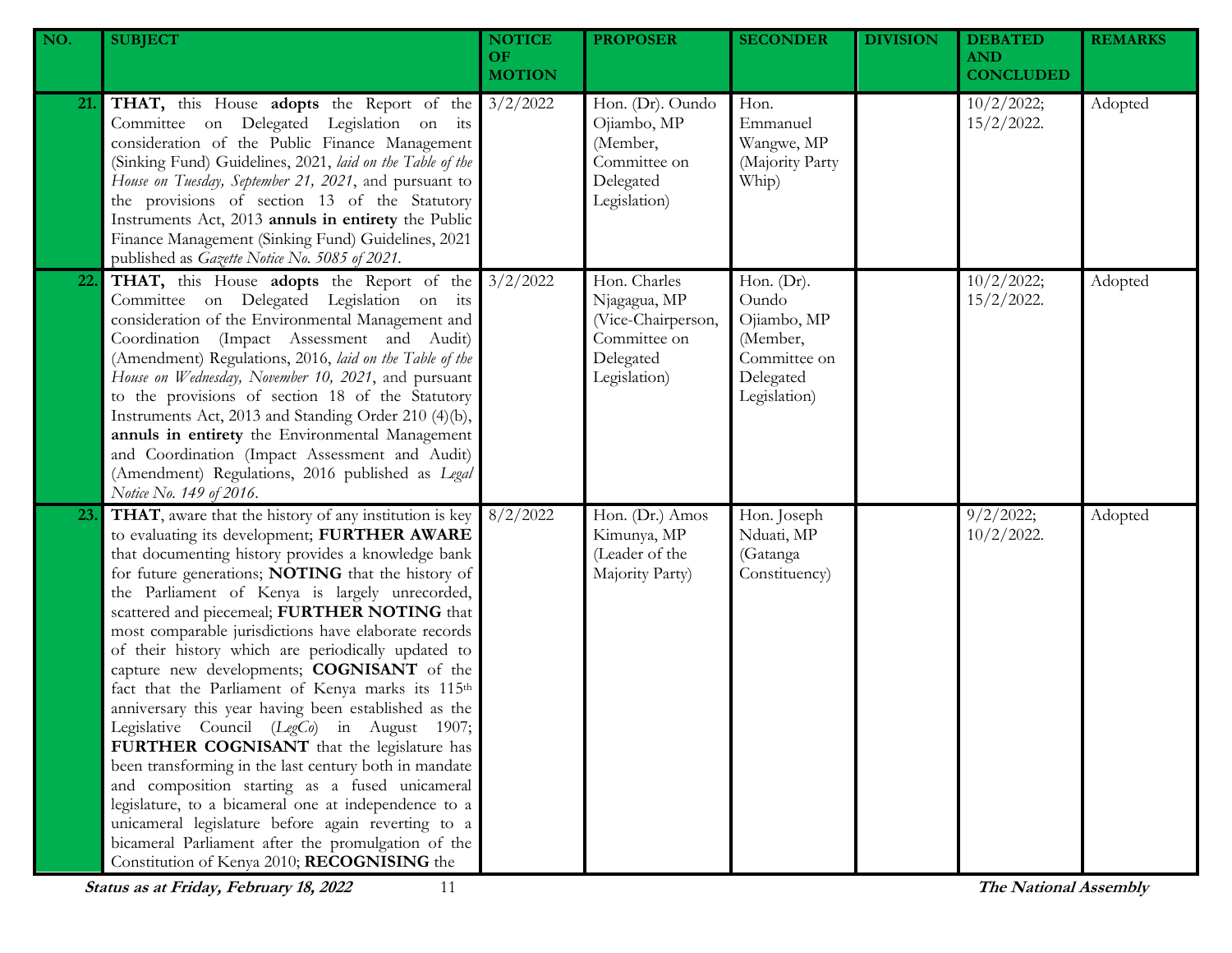| NO. | <b>SUBJECT</b>                                                                                                                                                                                                                                                                                                                                                                                                                                                                                                                                                                                                                                                                                                                                                                                                                                                                                                                                                                                                                                | <b>NOTICE</b><br>OF.<br><b>MOTION</b> | <b>PROPOSER</b>                                                     | <b>SECONDER</b>                                            | <b>DIVISION</b> | <b>DEBATED</b><br><b>AND</b><br><b>CONCLUDED</b> | <b>REMARKS</b>                      |
|-----|-----------------------------------------------------------------------------------------------------------------------------------------------------------------------------------------------------------------------------------------------------------------------------------------------------------------------------------------------------------------------------------------------------------------------------------------------------------------------------------------------------------------------------------------------------------------------------------------------------------------------------------------------------------------------------------------------------------------------------------------------------------------------------------------------------------------------------------------------------------------------------------------------------------------------------------------------------------------------------------------------------------------------------------------------|---------------------------------------|---------------------------------------------------------------------|------------------------------------------------------------|-----------------|--------------------------------------------------|-------------------------------------|
|     | many works of arts, including statues, frescoes, murals<br>and pictures connected with the history of the<br>Parliament of Kenya, including the contributions of<br>great mean and women, families, architects and<br>politicians throughout the 114 years of the history of<br>the institution, and its transformation and growth<br>throughout the period;<br>NOW THEREFORE, in order to ensure the<br>preservation of the history of the institution for future<br>generations, this House resolves -<br>1. THAT, at an appropriate stage, the House appoints<br>a Committee comprising of not more than nine (9)<br>Members to oversee the preservation of these<br>histories for posterity, with special focus on the<br>National Assembly;<br>2. THAT, the copyrights of the History of Parliament of<br>Kenya projects be reserved for the benefit of<br>Parliament and the people of Kenya; and,<br>3. THAT, the Clerk of the National Assembly puts in<br>place and executes appropriate mechanisms to<br>actualize this Resolution. |                                       |                                                                     |                                                            |                 |                                                  |                                     |
| 24  | <b>THAT</b> , pursuant to the provisions of section $15(1)(a)(ii)$<br>of the Parliamentary Powers and Privileges Act, 2017<br>and Standing Order 175, this House approves the<br>appointment of the following Members to the<br>Committee of Parliamentary Powers and Privileges, in<br>addition to the one specified under section $15(1)(a)(i)$ of<br>the said Act:-<br>The Hon. Josphat Kabinga Wachira, M.P.<br>1.<br>The Hon. Anthony Githiaka Kiai, M.P.<br>2.<br>The Hon. Vincent Kipkurui Tuwei, M.P.<br>3.<br>The Hon. Francis Chachu Ganya, M.P.<br>4.<br>The Hon. Didmus W. Barasa Mutua, M.P.<br>5.<br>The Hon. Gladwell Cheruiyot, M.P.<br>6.<br>The Hon. Andrew Mwadime, M.P.<br>7.<br>The Hon. Omar Mwinyi Shimbwa, M.P.<br>8.<br>The Hon. James Onyango Oyoo, M.P.<br>9.<br>The Hon. Danson M. Mwakuwona, M.P.<br>10.<br>The Hon. Oscar K. Sudi, M.P.<br>11.<br>12. The Hon. Johana Ngeno, M.P.<br>13. The Hon. Wario Qalicha Gufu, M.P.                                                                                      | 9/2/2022                              | Hon. (Dr.) Amos<br>Kimunya, MP<br>(Leader of the<br>Majority Party) | Hon.<br>Emmanuel<br>Wangwe, MP<br>(Majority Party<br>Whip) |                 | 9/2/2022                                         | Motion<br>withdrawn by<br>the Mover |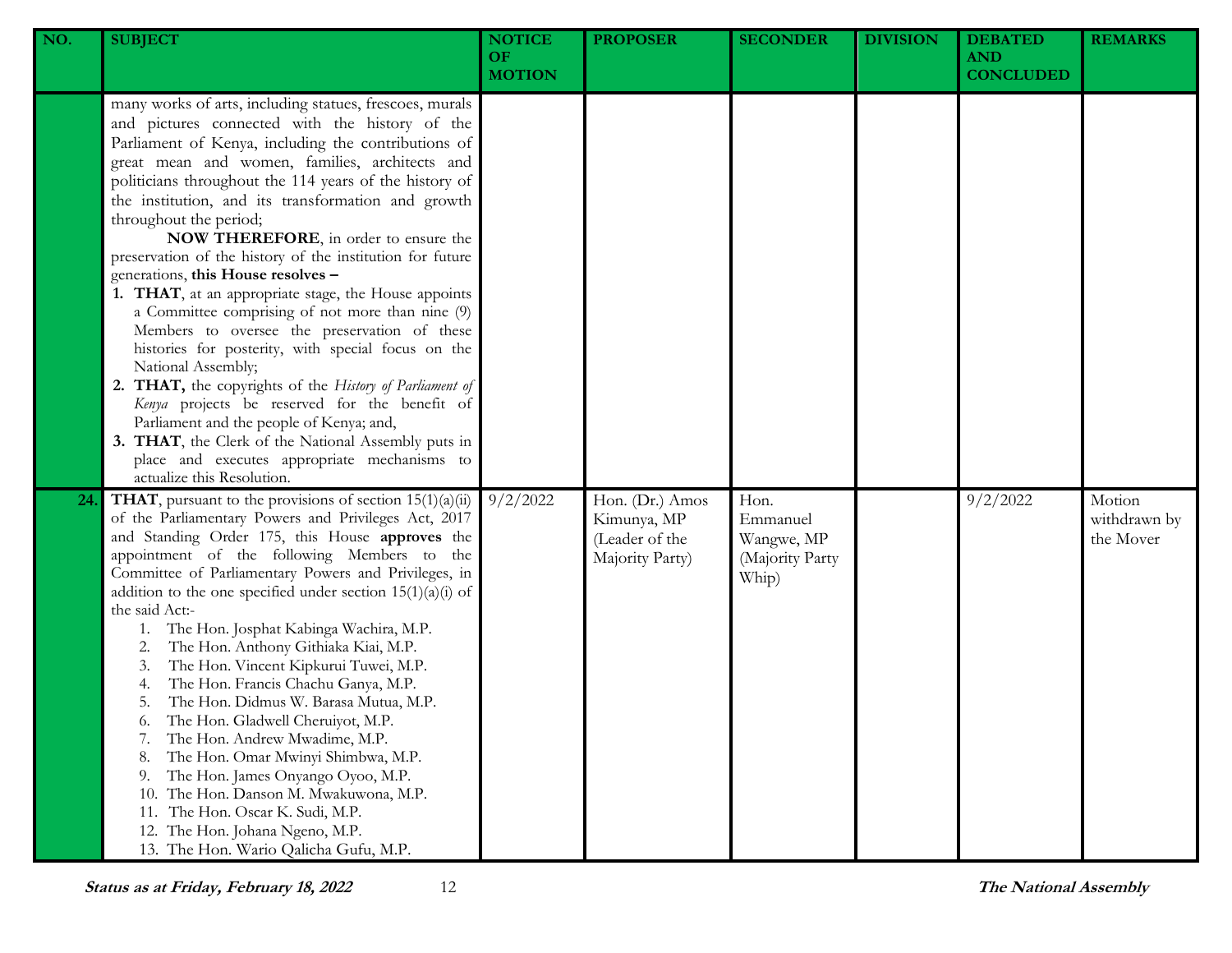| NO.        | <b>SUBJECT</b>                                                                                                                                                                                                                                                                                                                                                                                                                                                                                                                                                                                                                                                                                                                                                                                                                                                                            | <b>NOTICE</b><br><b>OF</b><br><b>MOTION</b> | <b>PROPOSER</b>                                                     | <b>SECONDER</b>                                            | <b>DIVISION</b> | <b>DEBATED</b><br><b>AND</b><br><b>CONCLUDED</b> | <b>REMARKS</b> |
|------------|-------------------------------------------------------------------------------------------------------------------------------------------------------------------------------------------------------------------------------------------------------------------------------------------------------------------------------------------------------------------------------------------------------------------------------------------------------------------------------------------------------------------------------------------------------------------------------------------------------------------------------------------------------------------------------------------------------------------------------------------------------------------------------------------------------------------------------------------------------------------------------------------|---------------------------------------------|---------------------------------------------------------------------|------------------------------------------------------------|-----------------|--------------------------------------------------|----------------|
| <b>25.</b> | THAT, pursuant to the provisions of Standing Order<br>173 and further to the resolutions of the House of 5 <sup>th</sup><br>December, 2017, 15th July, 2020, 11th February, 2021,<br>4th May, 2021 and 13th October, 2021 appointing<br>Members into various Committees, this House<br>approves the appointment of the following Members<br>to the respective Committees as specified hereunder-<br>The Hon. Adan Keynan Wehliye, M.P. to move<br>$\left( i\right)$<br>from the Select Committee on National<br>Cohesion & Equal Opportunity to the<br>Departmental Committee on Defence &<br>Foreign Relations;<br>The Hon. Jeremiah Ng'ayu Kioni, M.P. to move<br>(ii)<br>from the Constitutional Implementation<br>Oversight Committee to the Departmental<br>Committee on Energy;<br>The Hon. Khatib Abdallah Mwashetani, M.P. to<br>(iii)<br>move from the Departmental Committee on | 9/2/2022                                    | Hon. (Dr.) Amos<br>Kimunya, MP<br>(Leader of the<br>Majority Party) | Hon.<br>Emmanuel<br>Wangwe, MP<br>(Majority Party<br>Whip) |                 | 9/2/2022                                         | Adopted        |
|            | Lands to the Departmental Committee on<br>Trade, Industry and Cooperatives;<br>The Hon. Alois Musa Lentoimaga, M.P. to<br>(iv)<br>move from the Departmental Committee on<br>Trade, Industry and Cooperatives to the<br>Constitutional<br>Implementation<br>Oversight<br>Committee;<br>The Hon. Ayub Savula, M.P. to move from the<br>(v)<br>Departmental Committee on Trade, Industry<br>and Cooperatives to the Select Committee on                                                                                                                                                                                                                                                                                                                                                                                                                                                     |                                             |                                                                     |                                                            |                 |                                                  |                |
|            | Regional Integration;<br>The Hon. Abdikahim Osman Mohamed, M.P,<br>$(v_i)$<br>to move from the Departmental Committee on<br>Energy to the Departmental Committee on<br>Agriculture & Livestock;                                                                                                                                                                                                                                                                                                                                                                                                                                                                                                                                                                                                                                                                                           |                                             |                                                                     |                                                            |                 |                                                  |                |
|            | The Hon. Gathoni Wamuchomba, M.P, to<br>(V11)<br>move from the Departmental Committee on<br>Agriculture & Livestock to the Departmental<br>Committee on Communication, Information<br>and Innovation;<br>The Hon. Katoo Ole Metito Judah, M.P. to be<br>(V111)<br>appointed a Member of the Departmental                                                                                                                                                                                                                                                                                                                                                                                                                                                                                                                                                                                  |                                             |                                                                     |                                                            |                 |                                                  |                |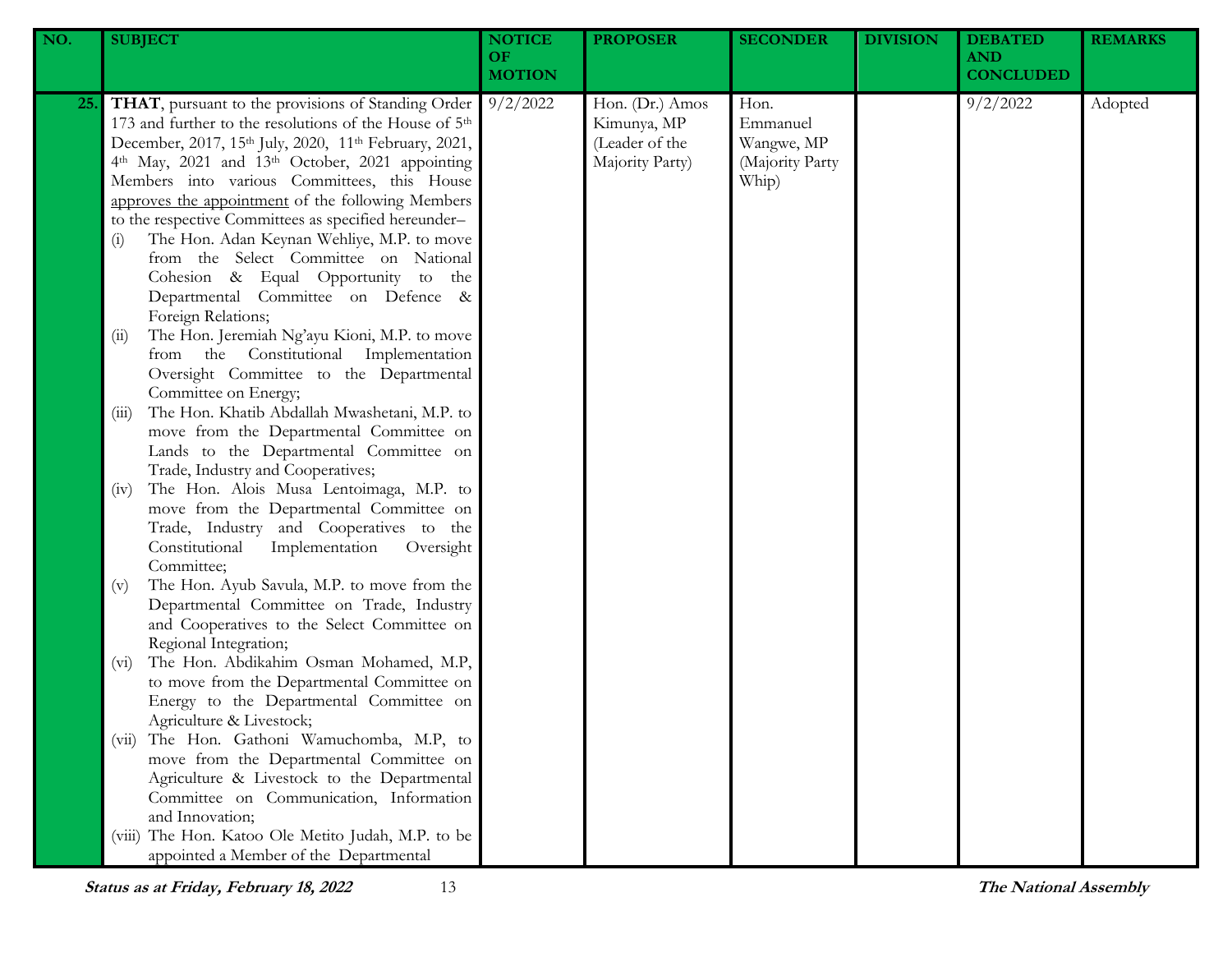| NO. | <b>SUBJECT</b>                                                                                                                                                                                                                                                                                                                                                                                                                                                                                                                                                                                                                                                                                                                                                                                                                                                  | <b>NOTICE</b><br><b>OF</b><br><b>MOTION</b> | <b>PROPOSER</b>                                                     | <b>SECONDER</b>                                       | <b>DIVISION</b> | <b>DEBATED</b><br><b>AND</b><br><b>CONCLUDED</b> | <b>REMARKS</b> |
|-----|-----------------------------------------------------------------------------------------------------------------------------------------------------------------------------------------------------------------------------------------------------------------------------------------------------------------------------------------------------------------------------------------------------------------------------------------------------------------------------------------------------------------------------------------------------------------------------------------------------------------------------------------------------------------------------------------------------------------------------------------------------------------------------------------------------------------------------------------------------------------|---------------------------------------------|---------------------------------------------------------------------|-------------------------------------------------------|-----------------|--------------------------------------------------|----------------|
|     | Committee on Agriculture & Livestock;<br>The Hon. David Gikaria, M.P. to be appointed a<br>(ix)<br>Member of the Departmental Committee on<br>Environment & Natural Resources;<br>The Hon. Japhet Kareke Mbiuki, M.P. to be<br>(x)<br>appointed a Member of the Departmental<br>Committee<br>Industry<br>Trade,<br>on<br>and<br>Cooperatives;<br>The Hon. William Kipkemoi Kisang, M.P. to be<br>$(x_i)$<br>appointed a Member of the Departmental<br>Committee on Lands;<br>The Hon. Ali Wario, M.P. to be appointed a<br>(xii)<br>Member of the Departmental Committee on<br>Energy; and,<br>(xiii) The Hon. Johana Ngeno, M.P. to be appointed<br>a Member of the Select Committee on National<br>Cohesion and Equal Opportunity.                                                                                                                            |                                             |                                                                     |                                                       |                 |                                                  |                |
| 26. | THAT, pursuant to the provisions of Standing<br>Orders 175 and 212B (3), this House approves the<br>appointment of the following Members to the<br>Committee on Members' Services and Facilities:-<br>The Hon. Ezekiel Machogu Ombaki, M.P.<br>The Hon. (Dr.) Swarup Manjan Mishra, M.P.<br>The Hon. Samwel Moroto Chumel, M.P.<br>The Hon. Rehema Hassan, M.P.<br>The Hon. Rigathi Gachagua, M.P.<br>The Hon. Charity Kathambi Chepkwony, M.P.<br>0.<br>The Hon. Elisha Odhiambo, M.P.<br>The Hon. Benard Otieno Okoth, M.P.<br>The Hon. (Eng.) Nzambia Thuddeus Kithua,<br>9.<br>M.P.<br>10. The Hon. Christopher Wangaya Aseka, M.P.<br>11. The Hon. John Walter Owino, M.P.<br>12. The Hon. Elsie Muhanda, M.P.<br>13. The Hon. Generali Nixon Kiprotich Korir,<br>M.P.<br>14. The Hon. Beatrice Nkatha Nyaga, M.P.<br>15. The Hon. Kimani Ichung'wah, M.P. | 9/2/2022                                    | Hon. (Dr.) Amos<br>Kimunya, MP<br>(Leader of the<br>Majority Party) | Hon. David Ole<br>Sankok, MP<br>(Nominated<br>Member) |                 | 9/2/2022                                         | Adopted        |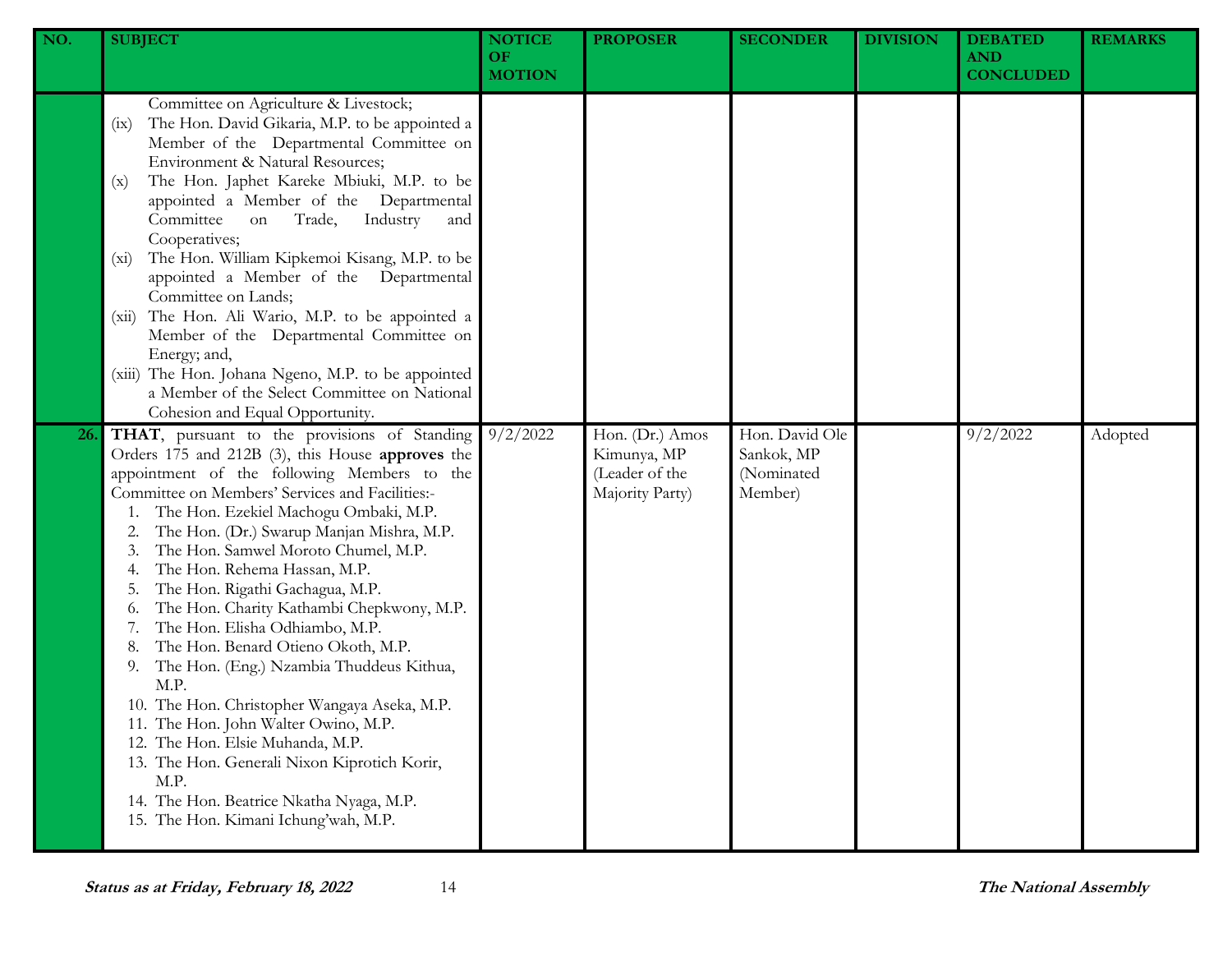| NO. | <b>SUBJECT</b>                                                                                                                                                                                                                                                                                                                                                                                                                                                                                                                                                                                                                                                                                                                                                                     | <b>NOTICE</b><br>OF.<br><b>MOTION</b> | <b>PROPOSER</b>                                                                                             | <b>SECONDER</b>                                                                                                | <b>DIVISION</b> | <b>DEBATED</b><br><b>AND</b><br><b>CONCLUDED</b> | <b>REMARKS</b>     |
|-----|------------------------------------------------------------------------------------------------------------------------------------------------------------------------------------------------------------------------------------------------------------------------------------------------------------------------------------------------------------------------------------------------------------------------------------------------------------------------------------------------------------------------------------------------------------------------------------------------------------------------------------------------------------------------------------------------------------------------------------------------------------------------------------|---------------------------------------|-------------------------------------------------------------------------------------------------------------|----------------------------------------------------------------------------------------------------------------|-----------------|--------------------------------------------------|--------------------|
| 27. | THAT, taking into consideration the Report of the<br>Departmental Committee on Finance and National<br>Planning on the Recruitment of the National<br>Assembly Nominee to the Equalization Fund<br>Advisory Board, laid on the Table of the House on<br>Wednesday, February 9, 2022 and pursuant to the<br>provisions of Article 204 of the Constitution and<br>paragraph 4(1)(d) of the Public Finance Management<br>(Equalization Fund Administration) Regulations,<br>2021, this House approves the nomination of Mr.<br>Abdullahi Adan Khalif for appointment as the<br>National Assembly nominee to the Equalization Fund<br>Advisory Board in accordance with paragraph 4(1)(d)<br>of the Public Finance Management (Equalization<br>Fund Administration) Regulations, 2021. | 9/2/2022                              | Hon. Mboni<br>Mwalika, MP<br>(Member,<br>Departmental<br>Committee on<br>Finance and<br>National Planning)  | Hon. Jimmy<br>Angwenyi, MP<br>(Member,<br>Departmental<br>Committee on<br>Finance and<br>National<br>Planning) |                 | 15/2/2022;<br>$16/2/2022$ .                      | Adopted            |
| 28. | THAT, this House adopts the Report of the Select<br>Committee on National Government Constituencies<br>Development Fund on stalled and/or incomplete<br>projects initiated through the NG-CDF but falling<br>under the County Government functions, laid on the<br>Table of the House on Tuesday, August 17, 2021.                                                                                                                                                                                                                                                                                                                                                                                                                                                                 | 9/2/2022                              | Hon. Wafula<br>Wamunyinyi, MP<br>(Chairperson,<br>Select Committee<br>on NG-CDF)                            |                                                                                                                |                 |                                                  | Awaiting<br>debate |
| 29. | THAT, taking into consideration the findings of the<br>Departmental Committee on Justice and Legal Affairs<br>in its Report on the Vetting of nominees for appointment as<br>Chairperson and Members of the Kenya National Commission<br>on Human Rights, laid on the Table of the House on<br>Thursday, February 10, 2022, and pursuant to the<br>provisions of Article $250(2)(b)$ of the Constitution,<br>section 11(7) of the Kenya National Commission on<br>Human Rights Act, 2011 and section 8 (1) of the<br>Public Appointments (Parliamentary Approval Act,<br>2011, this House approves the appointment of the<br>following persons to the Kenya National Commission<br>on Human Rights: -                                                                              | 10/2/2022                             | Hon. Muturi<br>Kigano, MP<br>(Chairperson,<br>Departmental<br>Committee on<br>Justice and Legal<br>Affairs) | Hon. Jeniffer<br>Shamalla, MP<br>(Member,<br>Departmental<br>Committee on<br>Justice and<br>Legal Affairs)     |                 | 15/2/2022;<br>$16/2/2022$ .                      | Adopted            |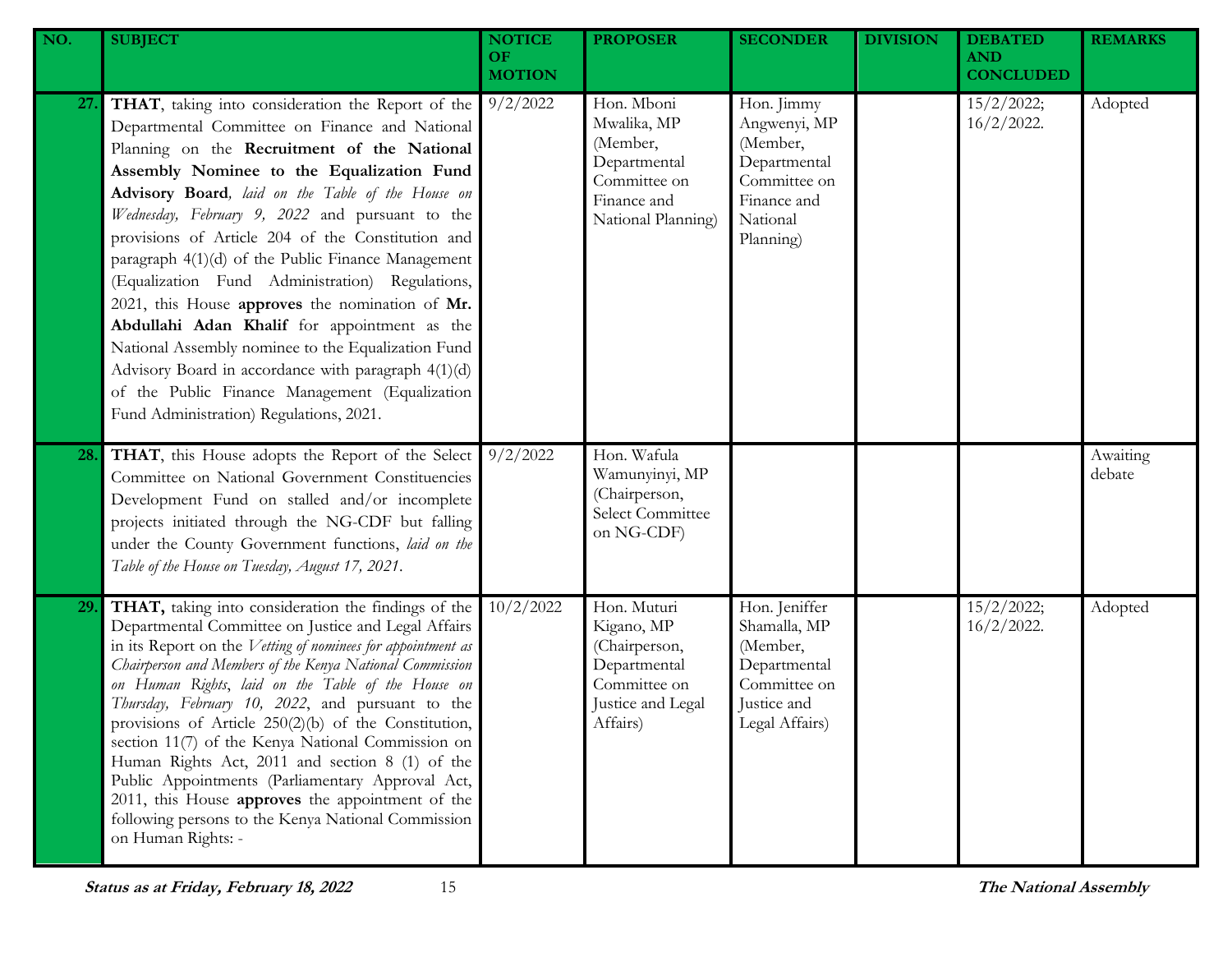| NO. | <b>SUBJECT</b>                                                                                                                                                                                                                                                                                                                                                                                                                                                                                                                                                                                                                                                                                                                                                                                                                                                                                                                                                                                                                                                                                                                                                                                                                                                                                                                                                                                                                                                               | <b>NOTICE</b><br>OF.<br><b>MOTION</b> | <b>PROPOSER</b>                                                                     | <b>SECONDER</b> | <b>DIVISION</b> | <b>DEBATED</b><br><b>AND</b><br><b>CONCLUDED</b> | <b>REMARKS</b>     |
|-----|------------------------------------------------------------------------------------------------------------------------------------------------------------------------------------------------------------------------------------------------------------------------------------------------------------------------------------------------------------------------------------------------------------------------------------------------------------------------------------------------------------------------------------------------------------------------------------------------------------------------------------------------------------------------------------------------------------------------------------------------------------------------------------------------------------------------------------------------------------------------------------------------------------------------------------------------------------------------------------------------------------------------------------------------------------------------------------------------------------------------------------------------------------------------------------------------------------------------------------------------------------------------------------------------------------------------------------------------------------------------------------------------------------------------------------------------------------------------------|---------------------------------------|-------------------------------------------------------------------------------------|-----------------|-----------------|--------------------------------------------------|--------------------|
|     | Ms. Roseline Doreen Adhiambo Odhiambo -<br>1)<br>Odede - Chairperson;<br>Prof. Marion Wanjiku Mutugi - Member;<br>2)<br>Dr. Raymond Plal Sangsang Nyeris - Member;<br>3)<br>Ms. Sara Talaso Bonaya - Member; and<br>Dr. Dennis Nyongesa Wamalwa - Member.<br>5)                                                                                                                                                                                                                                                                                                                                                                                                                                                                                                                                                                                                                                                                                                                                                                                                                                                                                                                                                                                                                                                                                                                                                                                                              |                                       |                                                                                     |                 |                 |                                                  |                    |
| 30. | THAT, this House adopts the Report of the Budget<br>and Appropriations Committee on the Budget Policy<br>Statement for the financial year 2022/2023, laid on the<br>Table of the House on Tuesday, February 15, 2022 and<br>pursuant to the provisions of section 25(7) of the<br>Public Finance Management Act, 2012 and Standing<br>Order 232(9) and (10)-<br>approves the Budget Policy Statement (BPS)<br>$\left( a\right)$<br>for the financial year 2022/2023;<br>makes the following financial resolutions<br>(b)<br>with respect to the BPS -<br>approves the capping of the <b>fiscal deficit</b> at<br>Ksh. 400 billion or 3.0% of GDP, whichever<br>is lower;<br>approves the National Government's<br>(11)<br>Budget ceiling for the year 2022/23 at Ksh.<br>1,629.011 trillion- Of which-<br>1) Executive<br>Ksh. 1,559.910 billion<br>Of which: Office of the Auditor General<br>Ksh. 6.378 billion<br>Parliament<br>Ksh. 50.220 billion<br>2)<br>3) Judiciary<br>Ksh. 18.885 billion<br>resolves that, the budget ceilings of the<br>(iii)<br>Ministries, Departments and Agencies<br>(MDAs) be rationalized to be within the<br>deficit as approved herein, and further that<br>necessary measures be put in place to collect<br>additional revenue;<br>the County Governments'<br>$(iv)$ approves<br>Equitable Share at Ksh. 370 billion;<br>(v) approves the Equalization Fund at Ksh.<br>7.068 billion;<br>(vi)approves the Conditional Grants at Ksh. 37 | 15/2/2022                             | Hon. Kanini Kega,<br>MP (Chairperson,<br>Budget and<br>Appropriations<br>Committee) |                 |                 |                                                  | Awaiting<br>debate |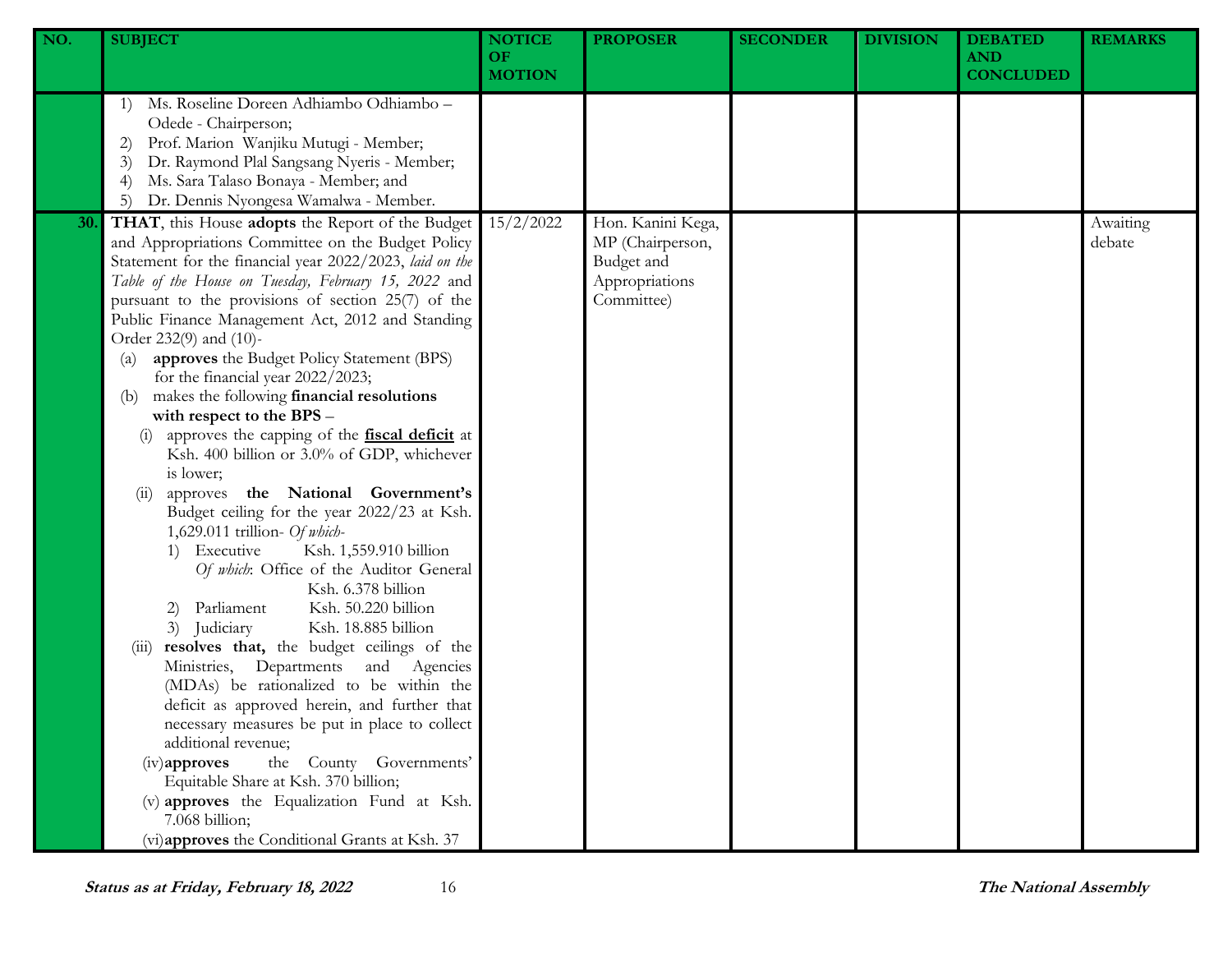| NO. | <b>SUBJECT</b>                                                                                                                                                                                                                                                                                                                                                                                                                                                                                                                                                                                                       | <b>NOTICE</b><br><b>OF</b><br><b>MOTION</b> | <b>PROPOSER</b>                                                                     | <b>SECONDER</b> | <b>DIVISION</b> | <b>DEBATED</b><br><b>AND</b><br><b>CONCLUDED</b> | <b>REMARKS</b>     |
|-----|----------------------------------------------------------------------------------------------------------------------------------------------------------------------------------------------------------------------------------------------------------------------------------------------------------------------------------------------------------------------------------------------------------------------------------------------------------------------------------------------------------------------------------------------------------------------------------------------------------------------|---------------------------------------------|-------------------------------------------------------------------------------------|-----------------|-----------------|--------------------------------------------------|--------------------|
|     | billion, to be distributed in accordance with<br>Annex 4 of the Report of the Budget and<br>Appropriations Committee;<br>makes the policy resolutions contained in the<br>$\left( c\right)$<br>First Schedule to the Order Paper (Policy<br>Resolutions relating to the Budget Policy Statement for<br>the financial year $2022/23$ ;<br>orders that the resolutions form the basis for<br>(d)<br>the preparation of the 2022/2023 budget;<br>resolves that the Budget Policy Statement for<br>(e)<br>the financial year 2022/2023 forms the basis for<br>the introduction of the Division of Revenue<br>Bill, 2022. |                                             |                                                                                     |                 |                 |                                                  |                    |
| 31. | THAT, this House adopts the Report of the Budget<br>and Appropriations Committee on the Medium-Term<br>Debt Management Strategy for the financial year<br>2022/2023 submitted by the Cabinet Secretary for the<br>National Treasury pursuant to the provisions of<br>section 33 of the Public Finance Management Act,<br>2012 and Standing Order 232(4), laid on the Table of the<br>House on Tuesday, February 15, 2022 and pursuant to the<br>provisions of section 15(4) of the Public Finance<br>Management Act, 2012 and Standing Order 232(9)<br>and $(10)$ -                                                  | 15/2/2022                                   | Hon. Kanini Kega,<br>MP (Chairperson,<br>Budget and<br>Appropriations<br>Committee) |                 |                 |                                                  | Awaiting<br>debate |
|     | Medium-Term<br>Debt<br>the<br>approves<br>$\left( a\right)$<br>Management Strategy for the financial year<br>2022/2023;<br>approves the national borrowing strategy as<br>(b)<br>contained in the 2022/2023 Medium Term<br>Debt Management Strategy, at a level consistent<br>with the fiscal deficit of Ksh. 400 billion or 3 $\%$<br>of GDP, whichever is lower; and,<br>makes the policy resolutions contained in the<br>(c)<br>Second Schedule to the Order Paper (Policy<br>Resolutions relating to the Medium-Term Debt<br>Management Strategy for the financial year 2022/23).                                |                                             |                                                                                     |                 |                 |                                                  |                    |